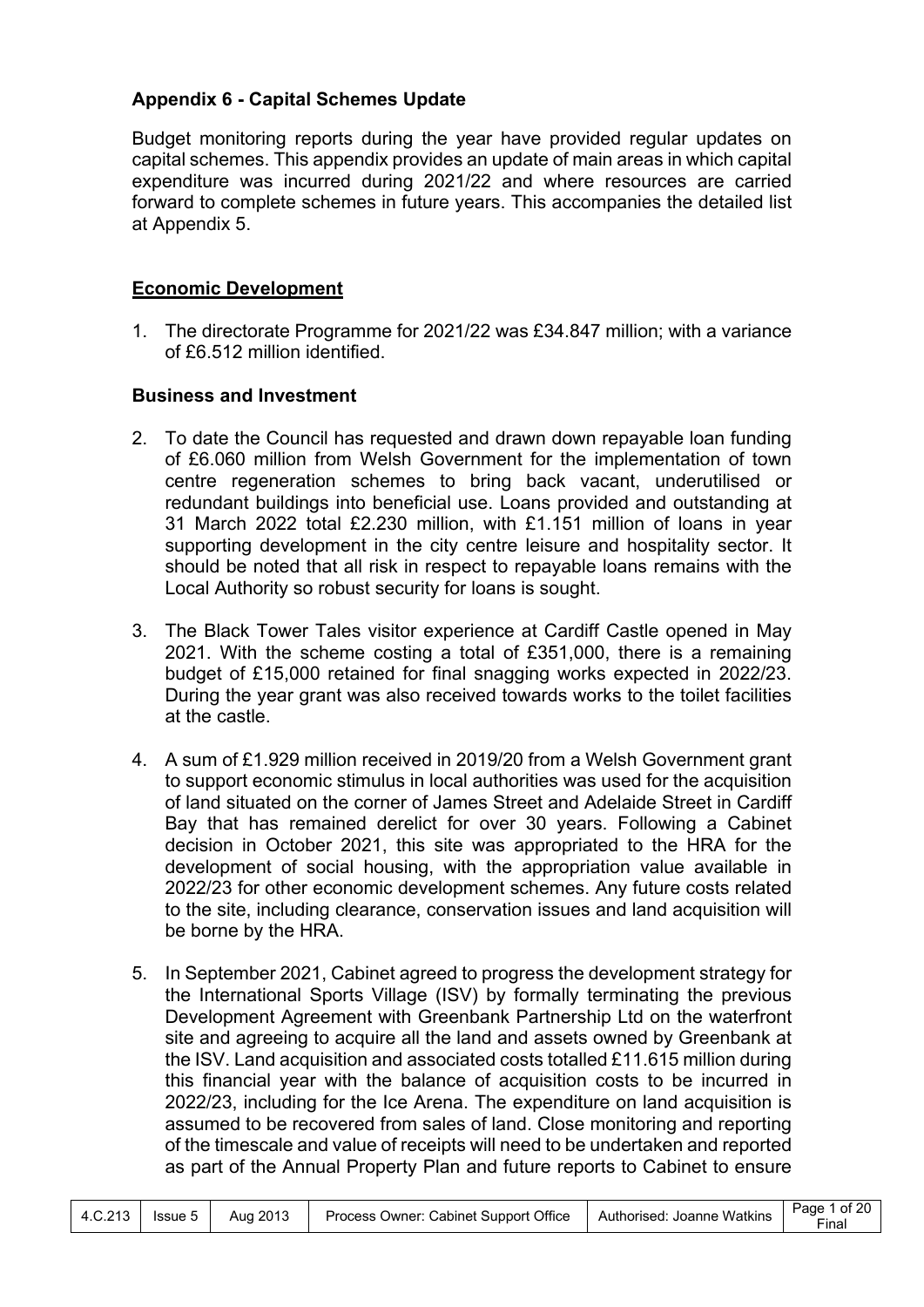that there is no sustained impact on the Council's borrowing requirement and on the revenue costs of holding the sites.

- 6. Cabinet approved the acquisition of the Red Dragon Centre site in December 2019, triggering the approval of the affordability envelope in respect of delivery of a new indoor arena as part of the 2019/20 budget proposals. The final sum of £5.724m for the acquisition of the site was paid alongside submission of the planning application for the arena.
- 7. In November 2020 Cabinet approved the appointment of a 'Preferred Bidder' developer/operator consortium for the Indoor Arena as well as approving the land acquisition strategy to enable the Council to gain full control of the land required. A final business case was approved by Cabinet in September 2021. Total expenditure for 2021/22 is £1.992 million for enabling costs to be covered by the Arena affordability envelope. Financial close is currently anticipated to be in the 2022/23 financial year as part of a Development and Funding Agreement (DFA), when the Council's capital contributions will begin being drawn upon.
- 8. The Llanrumney Development has an approved capital budget in year of £250,000, predicated on any expenditure being repaid from related land sales. Initial feasibility works have been paid for from revenue budgets pending confirmation of the business case of the scheme in line with Cabinet approval of the scheme. Where expenditure commitments are required to be agreed in advance of land sales, in order to support the key elements of the regeneration project, the risks of doing so will need to be considered as part of relevant decision making processes.

# **Parks & Green Spaces**

- 9. Property Asset Renewal expenditure of £127,000 includes roof upgrades at Llanishen Park changing rooms and Rumney Hill gardens pavilion, lighting upgrades at Forest Farm Depot, Roath Park and Splott Bowls pavilion and Trelai park changing rooms. Works have also been carried out at Pontcanna Caravan Park, Butetown Nurseries and Pettigrew Tea Gardens West Lodge.
- 10. The Parks Asset Renewal Infrastructure budget for 2021/22 was £226,000, with expenditure in the year including structural works and design at Waterhall Park, Cath Cobb Woods and Hendre Lake. Grange Gardens footpath resurfacing did not commence during 2021/22 due to product availability, with slippage of £147,000 for this budget overall being carried forward into 2022/23.
- 11. Including the significant level of slippage from 2020/21, the play equipment capital allocation was £793,000. Expenditure during the year exceeded the budget requiring budget to be brought forward from future years, with projects at various sites including Lascelles, Parc Caedelyn, Sovereign Chase, Crawford Drive, Garth Newydd, Glenmont Way, Victoria Park, Maindy Park, Peppermint Drive and Llandaff Fields Play Area.

|  |  |  | 4.C.213   Issue 5   Aug 2013   Process Owner: Cabinet Support Office   Authorised: Joanne Watkins |  | Page 2 of 20<br>Final |
|--|--|--|---------------------------------------------------------------------------------------------------|--|-----------------------|
|--|--|--|---------------------------------------------------------------------------------------------------|--|-----------------------|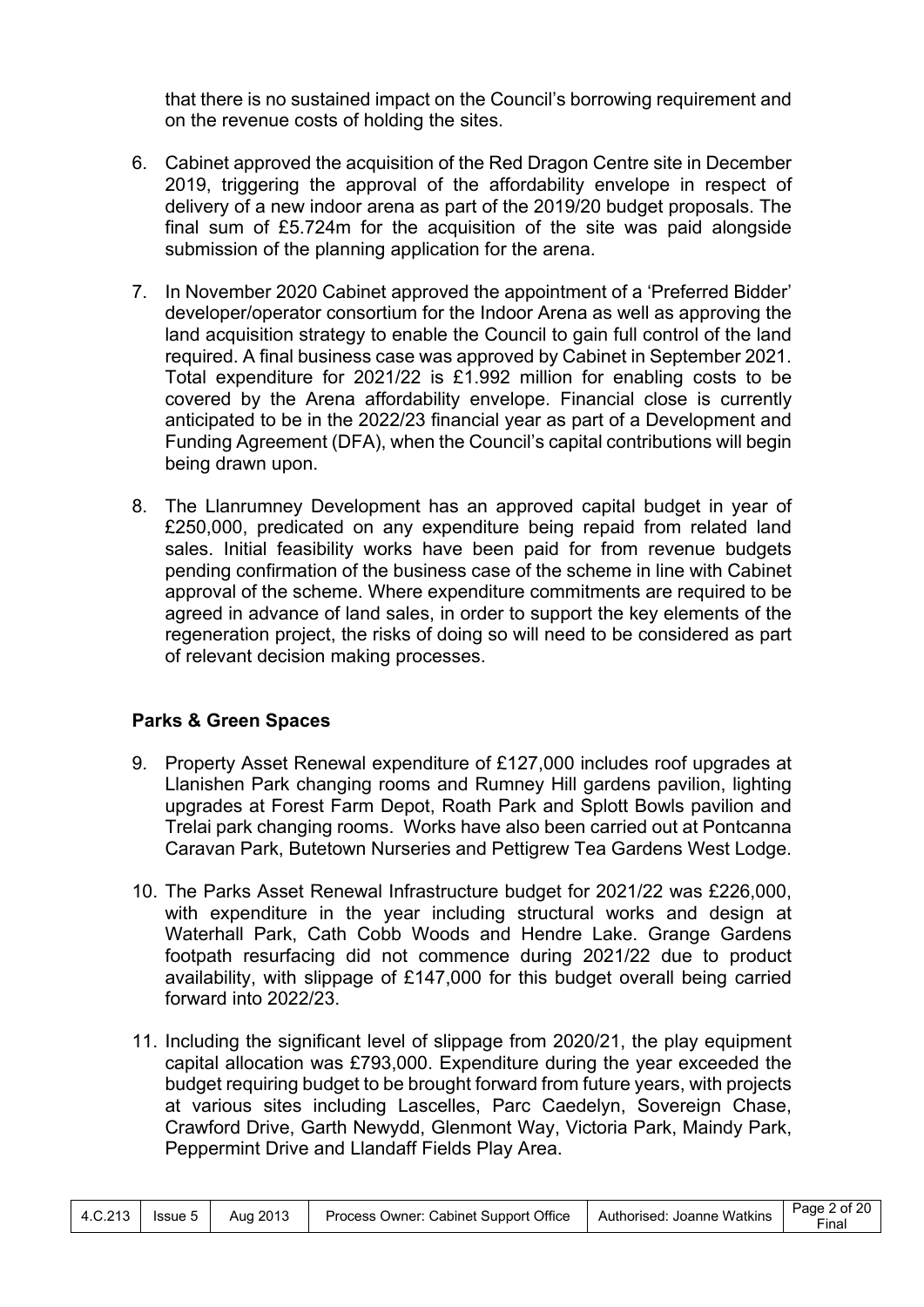- 12. The budget of £200,000 allocated in 2021/22 to improve the condition of multi-use games areas, fitness equipment, BMX tracks and skate parks across the city is carried forward in full. A destination skate park in Llanrumney is currently the subject of detailed design and an acceptable tender exercise.
- 13. The Green Flag Infrastructure Renewal budget of £100,000 was allocated to support the replacement of signage and infrastructure in existing Green Flag parks. Work has been carried out at Roath Park and Victoria Park, with delays resulting in slippage of £61,000.
- 14. A budget of £150,000 allocated to combat motorcycle nuisance and protect park users was prioritised at Splott Park and Trelai Park based on recommendations and issues reported to the Council and South Wales Police.
- 15. External works at Roath Park House, for change of use, landscaping and improved visual impact are complete. Potential use of the site is to be determined. The overall project cost of £728,000 has been paid for from proceeds from the disposal of the former youth hostel at Wedal Road and agreed by Cabinet to be re-invested in the Roath Park District Area.
- 16. Expenditure of £415,000 was incurred during 2021/22, by bringing budget forward from future years, on professional fees and site surveys in relation to Roath Park Dam to determine an options report for works deemed required as part of the Reservoir Act 1975 and in response to a Natural Resources Wales inspection report. Future costs are subject to this appraisal, consultation as well as consideration of the impact on other features of this Grade1 listed Historic Park as part of a future Cabinet Report.
- 17. During the year, the council acquired Hawthorn Woodland in Pentwyn at a total cost of £27,000 with a virement from the contingency budget.
- 18. Following on from the development phase, the Council and partners have been successful in securing Heritage Lottery Funding of up to £645,200 towards the restoration of built and natural heritage on Flat Holm Island. This is for the Walk-through Time project, in partnership with RSPB Cymru and the Flat Holm Society, which aims to preserve its heritage, protect its rich wildlife and attract more visitors to the site. No costs were incurred during 2021/22, pending development of detailed works plans.
- 19. A number of further grant allocations were awarded during 2021/22 and spent by 31 March 2022 including £548,000 to enable the Council to meet some of the actions within the 2021/22 Play Sufficiency Assessment Action Plan and £97,000 for the acquisition of equipment to support green spaces and biodiversity in the city.

#### **Leisure**

|  |  |  | 4.C.213 Issue 5 Aug 2013 Process Owner: Cabinet Support Office Authorised: Joanne Watkins $\begin{bmatrix} \text{Page 3 of 20} \\ \text{Line 4.0.213} \end{bmatrix}$ |  | Final |
|--|--|--|----------------------------------------------------------------------------------------------------------------------------------------------------------------------|--|-------|
|--|--|--|----------------------------------------------------------------------------------------------------------------------------------------------------------------------|--|-------|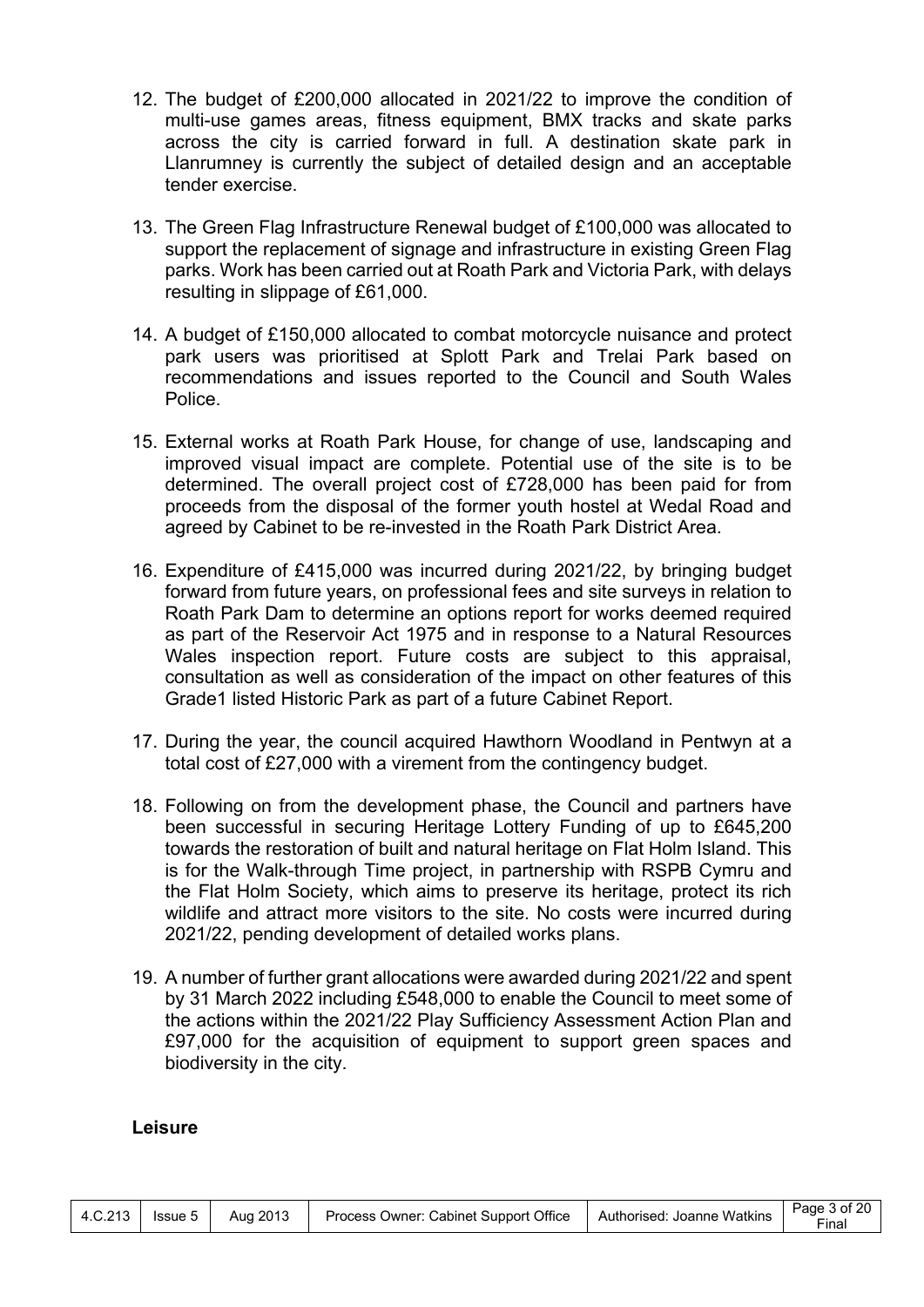- 20. A property asset renewal budget of £574,000 was allocated in year primarily to continue with the replacement of further sections of the sports hall roof at Western Leisure Centre. Works also included boiler replacement at Cardiff White Water Rafting Centre.
- 21. The redevelopment of Pentwyn Leisure Centre is subject to a business case proposed to be self-financing from land sale receipts and revenue income. Following appointment of the professional design and development team for the project, expenditure towards this estimated £5.5m project during the year was £56,000 with slippage of £1.444 million into 2022/23.
- 22. As part of the contract for the transfer of leisure sites to GLL, the balance remaining of the £3.5 million for investment in the transferred leisure sites is £465,000. Expenditure of £127,000 was incurred during the year on the air handling unit as well as gym and studio refurbishment at Western Leisure Centre. It also includes an upgrade to LED lighting at both Western and Fairwater Leisure Centres. With any expenditure to be repaid on an invest to save basis, the balance of the remaining allocation is removed pending confirmation of future proposals.
- 23. The resurfacing of the outdoor arena at Pontcanna Riding School included other works such as fencing, new gates and lighting columns. Expenditure was £127,000.

# **Venues and Cultural Facilities**

24. Planned Property Asset Renewal works (£490,000) for St David's Hall include upgrades to the fire detection system, Building Management System and design for the renewal passenger lift, with slippage of £240,000. As part of initial necessary works to be undertaken at the New Theatre prior to handover to HQ Theatres, work to the building management system was required to be undertaken from the asset renewal budget, with other minor repair related works to be met from an earmarked revenue reserve towards such handover costs.

# **Property & Asset Management**

- 25.Property Asset Renewal works for non-school buildings include roofing works to the former Hayes Library, City Hall and Cardiff Market, an upgrade to the exterior roller shutter doors to County Hall underground car park and health and safety works at CTS workshops, Mansion House, and Cardiff Castle. Slippage of £1,442,000 has been carried into 2022/23 primarily due to further development work being required in larger schemes and the asset renewal work on the school's estate being prioritised.
- 26. The Community Asset Transfer budget provides up to £25,000 for improvement works to buildings being taken on by third party organisations. The total budget available for 2021/22 was £98,000, with continued slippage across years and use to be reviewed in 2022/23.

| 4.C.213 | $l$ ssue 5 | Aug 2013 | Process Owner: Cabinet Support Office   Authorised: Joanne Watkins |  | Page 4 of 20<br>⊑inal |
|---------|------------|----------|--------------------------------------------------------------------|--|-----------------------|
|---------|------------|----------|--------------------------------------------------------------------|--|-----------------------|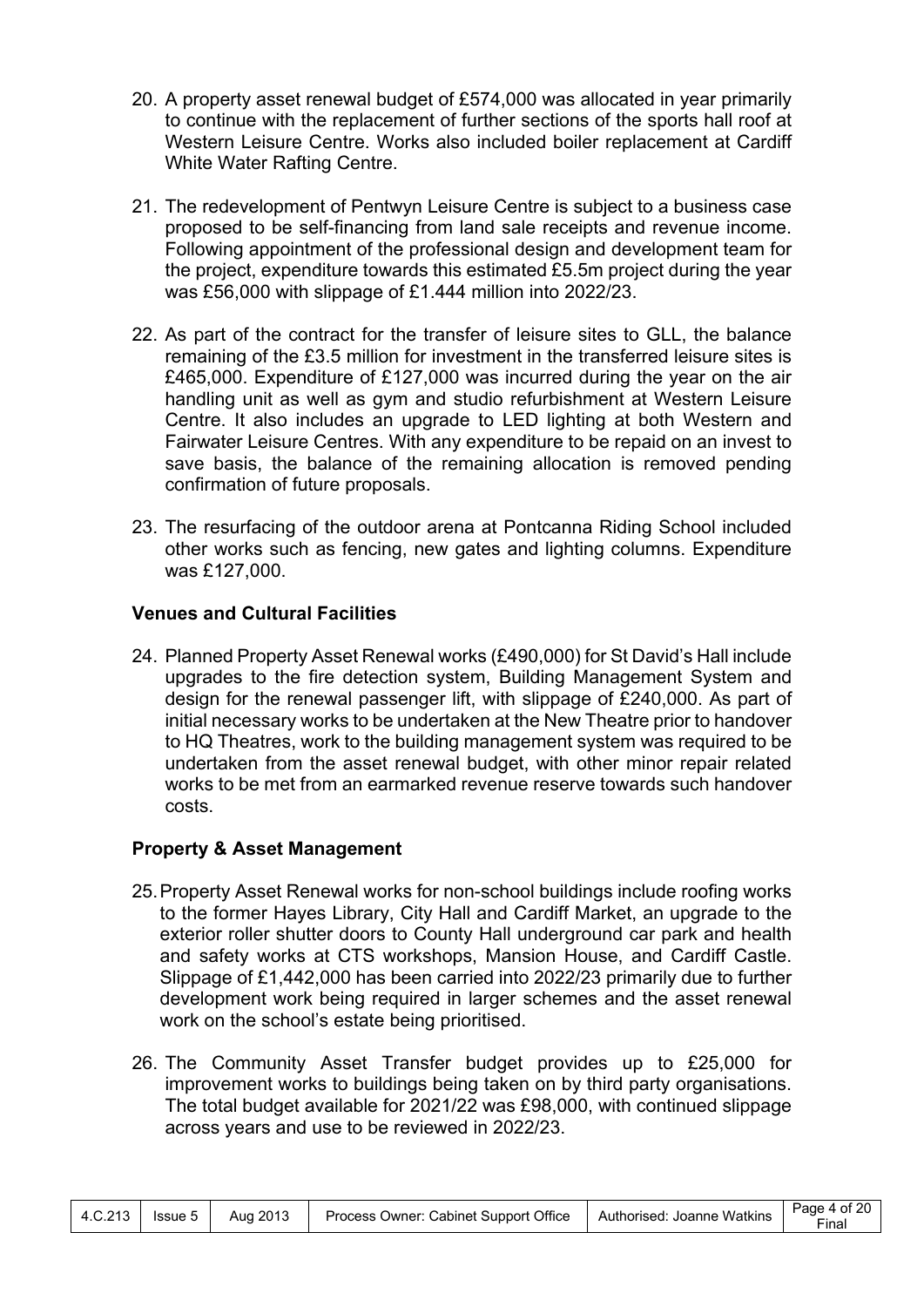27. In respect of Central Market, subject to successful grant funding, the Council has allocated circa £700,000 over the next four years to invest in the fabric of the building; improving the appearance, tackling structural issues and enhancing the commercial attractiveness. Expenditure in 2021/22 was £96,000 and with the phase one application submitted and approved by the National Lottery Heritage Fund, the Council continues to review costings and seek additional external and commercial funding opportunities to preserve its heritage.

# **Harbour Authority**

28. Expenditure in respect to the Harbour Authority is £705,000 and included the purchase of a new patrol and materials handling equipment to undertake statutory duties relating to the management of the Harbour, installation of boardwalk decking and upgrading barrage control equipment in line with its asset management plan.

# **Recycling Waste Management Services**

- 29. The five-year capital programme includes £3.325 million to explore options for a new household waste recycling/reuse centre. No expenditure was incurred nor is likely until a suitable site is identified, resulting in slippage of £200,000.
- 30. The Capital programme for 2020/21 included an allocation of £815,000 to roll out a separate glass collection scheme. The Council's recycling strategy 2021- 2025 was the subject of a Cabinet report in September 2021. Subject to the implementation costs of the strategy over the period and availability of grant funding, this budget is carried forward and to be reviewed as part of the budget proposals for 2023/24.
- 31. The Waste Recycling and Depot Site Infrastructure budget of £635,000 was used for a range of infrastructure improvements at depot and recycling sites including CCTV security and barriers. Slippage of £216,0000 results from commitments falling into 2022/23 and as result of receipt of external grant towards works to support improving materials quality and the move towards segregated recycling collections.
- 32. To implement enhanced team operational requirements and facilities that support revised working practices, a number of changes have been completed at the Lamby Way waste depot at a cost of c £800,000 since 2020/21. This includes new office space, technical equipment, lighting and security fencing, the costs of which have been repaid from revenue budgets.
- 33. A sum of £100,000 Council match funding was included in the Capital Programme to help secure a range of Welsh Government grants such as from the Circular Economy Fund to be bid for during the year where match funding is required. This Council allocation remains unused due to the need to use

|  | $4.C.213$ Issue 5 I |  | Aug 2013   Process Owner: Cabinet Support Office   Authorised: Joanne Watkins |  | Page 5 of 20<br>Final |
|--|---------------------|--|-------------------------------------------------------------------------------|--|-----------------------|
|--|---------------------|--|-------------------------------------------------------------------------------|--|-----------------------|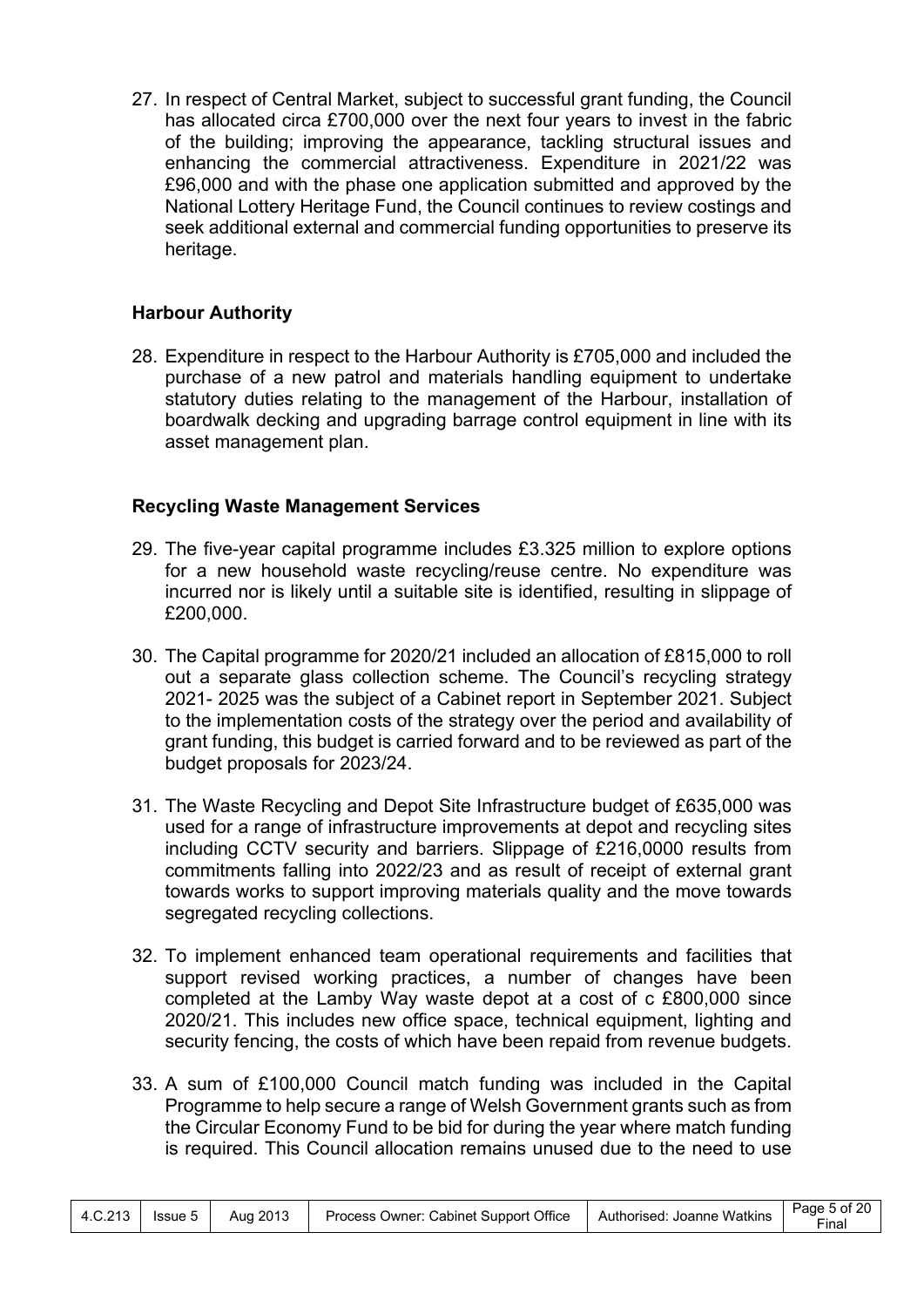any external grant awards by set timescales, but given the success of grant applications, this will be carried forward as slippage.

34. A number of grants were received and used in the year towards recycling infrastructure improvements at recycling sites, to purchase glass recycling caddies, new signage and digital display, installation of rapid charging infrastructure at Lamby Way Depot for the electric refuse collection fleet, litter bin sensors and completion of the Re-Use shop at Lamby Way.

### **Education and Lifelong Learning**

35. Directorate Programme 2021/22 £70.004 million, with a variance of £9.161 million identified.

### **Schools - General**

### *Asset Renewal - Buildings*

36. The Council's asset renewal allocation of £21.320 million in 2021/22 includes Welsh Government grant for schools' capital maintenance and ventilation. Expenditure of £16.643 million for the year included roof and boiler replacements, fire precaution works, safeguarding of lobbies and kitchen upgrades. The expenditure included funding from the additional £25 million of invest to save funding to address condition, health and safety and additional learning needs within the schools' estate which was approved in 2018/19. Of the £12 million of this initially assumed for use this year, significant progress was made to address priority works, with slippage of £4.677 million carried forward into 2022/23.

#### *Asset Renewal – Suitability and Sufficiency*

37. The Suitability and Sufficiency budget of £1.040 million includes the realignment of a £5.250 million brought forward to fund projects earlier than planned. This budget was fully utilised in 2021/22 on a range of works including security and safeguarding works on boundaries and receptions across the schools' estate, as well as priority Disability Discrimination Act (DDA) adaptations.

#### *Whitchurch High*

38. A £703,000 separate allocation exists for works at Whitchurch High with future works on the Art and Science blocks. The total cost of construction is anticipated to be £2 million with the remaining balance utilising Asset Renewal Budget. This allocation was fully spent in 2021/22.

#### *Reducing Infant Class Sizes Grant*

*39.* As part of an ongoing programme to reduce infant class sizes, Welsh Government agreed a £3.322 million grant funding package until 2021 for St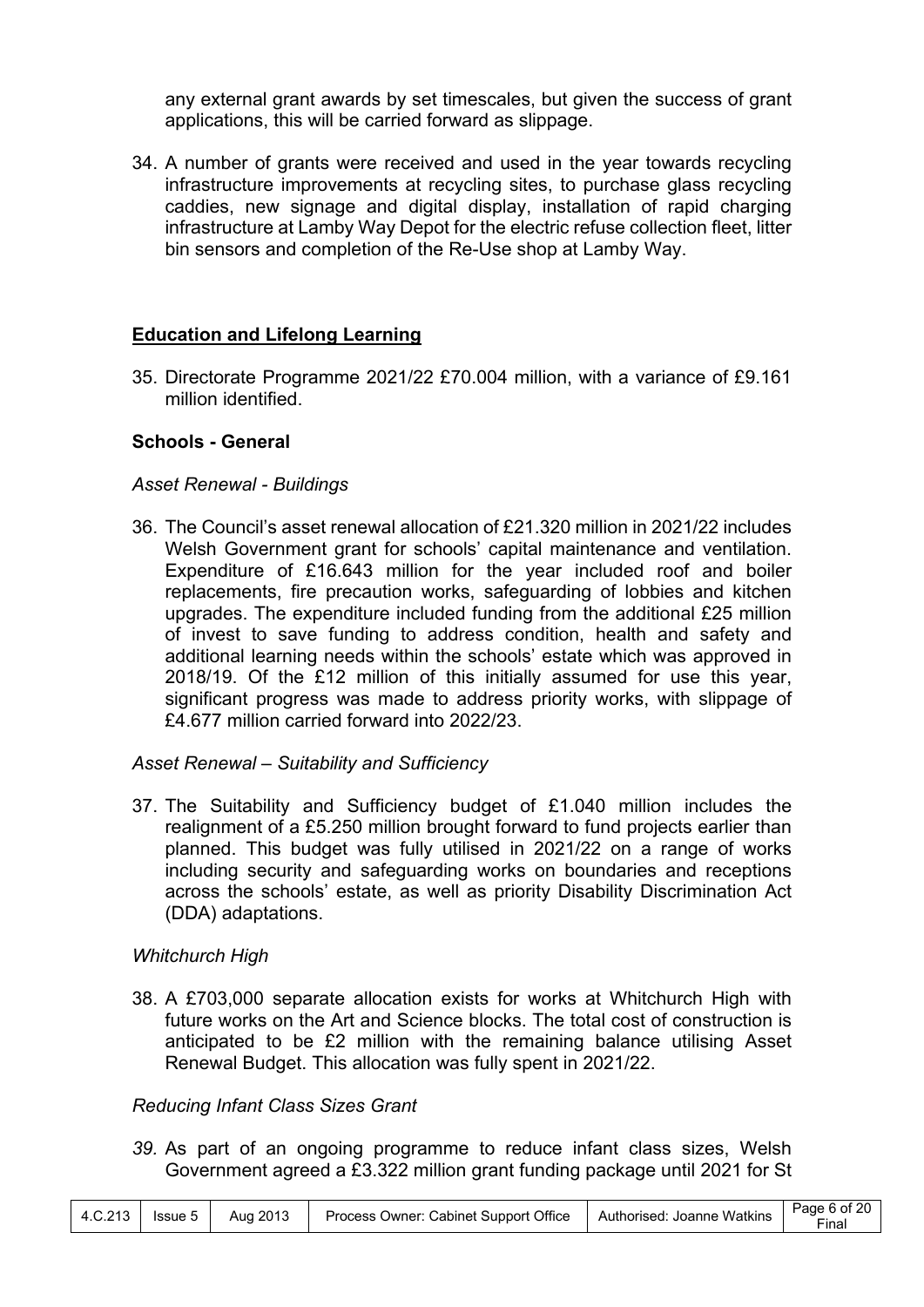Fagan's Primary, St Francis Primary and Oakfield Primary. Oakfield was completed in 2020/21, with works on the St Fagan's and St Francis projects completed in year and managed within existing budgets.

# *Hwb ICT Infrastructure Grant*

40. A Welsh Government funding allocation of £5.097 million was awarded in 2019/20 to support Cardiff schools in developing sustainable EdTech Digital Services and this was fully utilised by the end of 2020/21. A further £3.5 million was awarded for use in 2021/22.

# **Schools Organisation Plan – 21st Century Schools**

- 41. The 21<sup>st</sup> Century Schools Band A programme has fully utilised Welsh Government grant funding of circa £66 million with expenditure in 2021/22 of £809,000 including demolition at the Michaelston site as part of the Cardiff High School in the West project. This is significantly higher than first planned due to the amount of asbestos and other site contaminants. Additional works relating to Ysgol Glan Morfa have also been identified with expenditure of £450,000 anticipated next year. Outstanding Band A grant retentions will be utilised to fund these projects in the first instance with the Band A invest to save model absorbing the balance of expenditure.
- 42. Band B of the 21<sup>st</sup> Century Schools Programme is underway with an original funding envelope of circa £284 million. This is to be funded by a Welsh Government grant award with match funding from Cardiff Council at a rate determined by the type of school. A further request has been made to return Willows to the Band B programme due to progress of the project. Costs in relation to Willows are now included in the Band B totals.
- 43. Works at Fitzalan High have a Welsh Government approved overall budget of £64.3 million. Significant slippage last year was caused by Covid-19 restrictions and adverse weather conditions, with expenditure on the project in year being £25.681 million.
- 44. The Fairwater Campus scheme (previously Doyle Avenue) aims to house three schools (Cantonian, Riverbank and Woodlands) on one shared campus. An outline business case has been approved by Welsh Government with expenditure on planning, surveys and professional fees underway and enabling works to commence in 2022/23.
- 45. Two land acquisitions took place in 2020/21 at a cost of £15.926 million in preparation for the Willows project. This was funded by Welsh Government in addition to the original Band B envelope but will attract the same level of Cardiff Council match funding as other secondary schools (35%). Expenditure in the year related to pre-tender works including surveys, planning and demolition.
- 46. An additional £8 million Welsh Government grant was received during 2021/22 for the strategic purchase of a site at Ty Glas Llanishen, with use of the site prioritised for education purposes in accordance with the terms and

|  |  |  | 4.C.213   Issue 5   Aug 2013   Process Owner: Cabinet Support Office   Authorised: Joanne Watkins |  | Page 7 of 20<br>$\mathsf{Final}$ |
|--|--|--|---------------------------------------------------------------------------------------------------|--|----------------------------------|
|--|--|--|---------------------------------------------------------------------------------------------------|--|----------------------------------|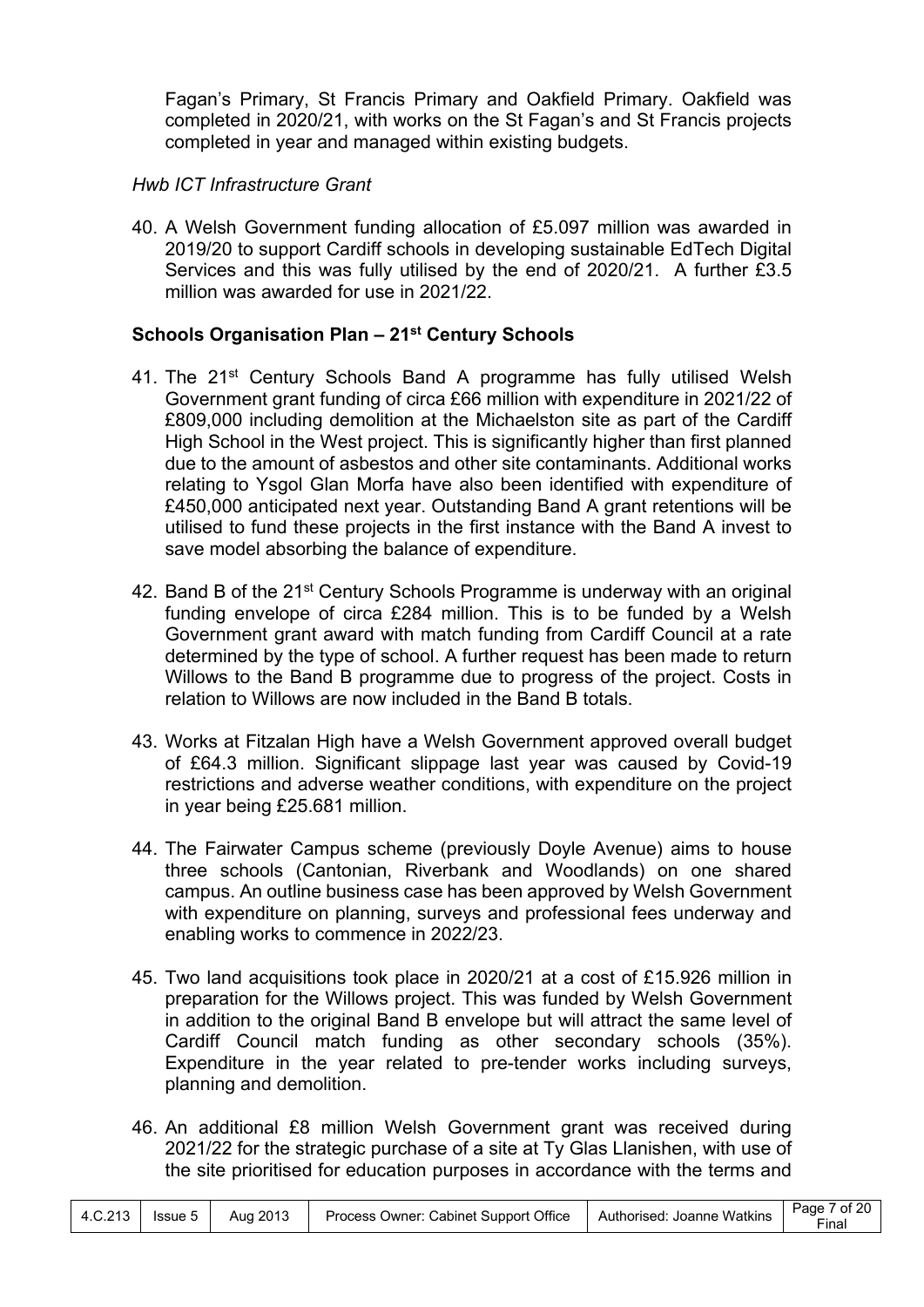conditions of the grant. Costs in relation to the site will be funded through Band B invest to save funding and allocated against relevant Education schemes budgets when development proposals are finalised.

### **People & Communities**

47. Directorate Programme 2021/22 £21.392 million. Variance of £9.201 million identified.

### **Communities & Housing**

### **Neighbourhood Regeneration**

- 48. The Neighbourhood Renewal Schemes budget of £884,000 carries forward monies from previous years of £254,000 and includes an in year Welsh Government grant award of £325,000 to support Covid-19 recovery. Whilst several projects such as environmental improvements in Old St Mellons Village, a multi-use games area in Llanrumney and wellbeing improvements in Llanishen Park are at development stage and delayed, most expenditure in the year was to complete public realm works at Cowbridge Road East. Slippage of £353,000 is carried forward towards completion of this round of Neighbourhood Renewal Schemes.
- 49. Welsh Government provided a £219,000 grant for the provision of the new Multi-Use Games Area that Cardiff and Value University Health Board have constructed as part of the agreement for their Health and Wellbeing Hub being constructed to adjoin the Powerhouse Hub.
- 50. An initial budget allocation of £250,000 was requested and approved in 2021/22 towards District and Local Centres. Expenditure is £15,000 in year, pending development of an agreed detailed pipeline of suitable projects, with a significant element of this budget carried forward to be reprofiled for future years.
- 51. The need to complete legal procedures and consultation continues to result in delays in implementing projects, resulting in slippage of £98,000 from a budget of £141,000. Expenditure in the year took place on schemes including Cyril Crescent, Mill Road, Fairwater Grove East and Pen-y-Wain Place.
- 52. A number of schemes have been progressed under the Welsh Government Targeted Regeneration Investment Programme (TRIP), utilising a combination of external grant and Council match funding. Works on Tudor Street to improve the public realm environment and external improvements to commercial premises totalled £3.167 million in the year. The scheme is due to be completed in July 2022, with delays arising from material shortages during the year and covid impacts. With all eligible grant funding claimed, Council match funding of £801,000 is carried forward to complete all TRIP related projects in 2022/23.

|  |  | 4.C.213   Issue 5   Aug 2013 | <sup>1</sup> Process Owner: Cabinet Support Office   Authorised: Joanne Watkins |  | $\vert$ Page 8 of 20<br>Final |
|--|--|------------------------------|---------------------------------------------------------------------------------|--|-------------------------------|
|--|--|------------------------------|---------------------------------------------------------------------------------|--|-------------------------------|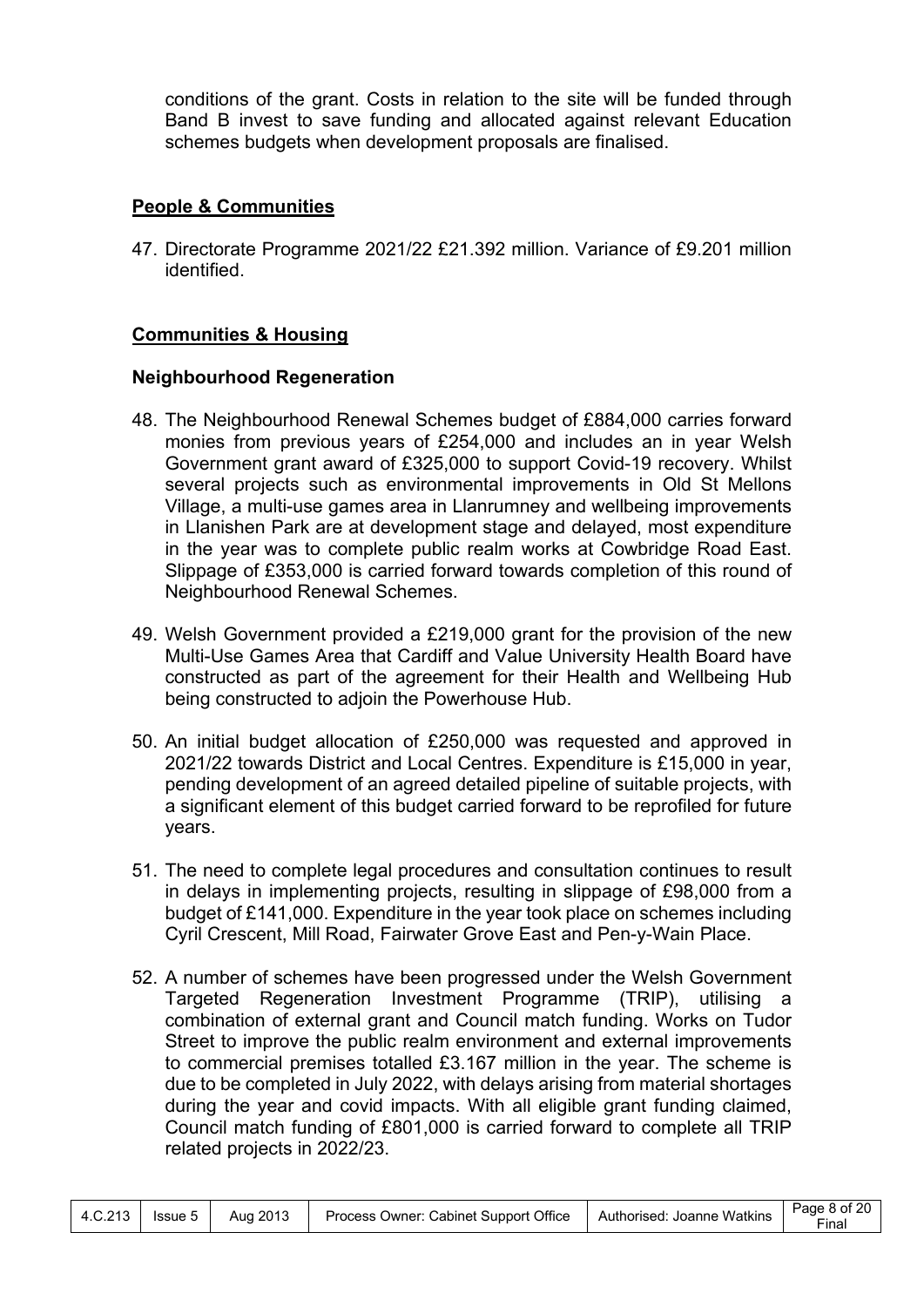- 53. Funding was also made available from TRIP Placemaking Grant to business owners on Tudor Lane towards property enhancements, with total expenditure for the year of £339,000 distributed to local businesses.
- 54. Confirmed funding available for a c £900,000 project at Rhiwbina Hub is £343,000, with the balance of costs to be met from Property asset renewal and other in principle external grant awards such as Intermediate Care Fund. Finalising the scope of the project resulted in a delay in undertaking a tender exercise, with expenditure in the year totalling £62,000. Work has commenced on site and due to complete by the end of 2022.
- 55. The Council budget remaining to develop a Multi-Agency City Centre Youth Hub totals £2.036 million with an assumed allocation of £786,000 in 2021/22. Pending a review of alternative options to deliver a viable project, external grant bids as well as subsequent cabinet approval, only a small amount of expenditure of £2,000 was incurred on professional fees, with the remainder shown as slippage into 2022/23.

# **Housing (General Fund)**

- 56.Intermediate Care Fund (ICF) grant funding applied for during the year (£2.753 million) was unable to be spent on the relevant projects due to the need to acquire suitable properties at a price that can be demonstrated as value for money and the impact of Covid 19 on supply chain costs. In addition, a grant of £1.101 million was received to support independent living solutions. To avoid losing those grants, both the above grants were used to displace Council's own in year funding for Disabled Facilities Service, which provides mandatory and discretionary grants to housing owner-occupiers allowing them to continue to live in their own homes. Any displaced Council funding has been vired for various respite, safe house and assessment centre projects within Children's services and subject to approval, towards an Independent Wellbeing Hub. Expenditure on disabled adaptations for the year was £4.187 million, with slippage of £1.172 million into 2022/23.
- 57. In addition to the above, an Enable grant totalling £482,000 was awarded by Welsh Government and fully utilised to deliver additional adaptations.
- 58. ICF funding of £200,000 was also awarded for 2021/22 for Rapid Response adaptations, and £151,000 for Assistive Living Technologies. These grants have both been fully spent during in 2021/22.
- 59. Two residential properties were subject to a Compulsory Order Process in 2020/21, on Romily Road and Cyril Crescent. The balance of expenditure, estimated subject to confirmation with owners in respect of compensation payable, is £137,000.
- 60. To facilitate comprehensive regeneration schemes, the estate environmental improvement allocation supports the costs of works to owner-occupier properties as part of the Public Housing programme. Schemes during the

|  |  | 4.C.213   Issue 5   Aug 2013 | <sup>1</sup> Process Owner: Cabinet Support Office   Authorised: Joanne Watkins |  | $\vert$ Page 9 of 20<br>Final |
|--|--|------------------------------|---------------------------------------------------------------------------------|--|-------------------------------|
|--|--|------------------------------|---------------------------------------------------------------------------------|--|-------------------------------|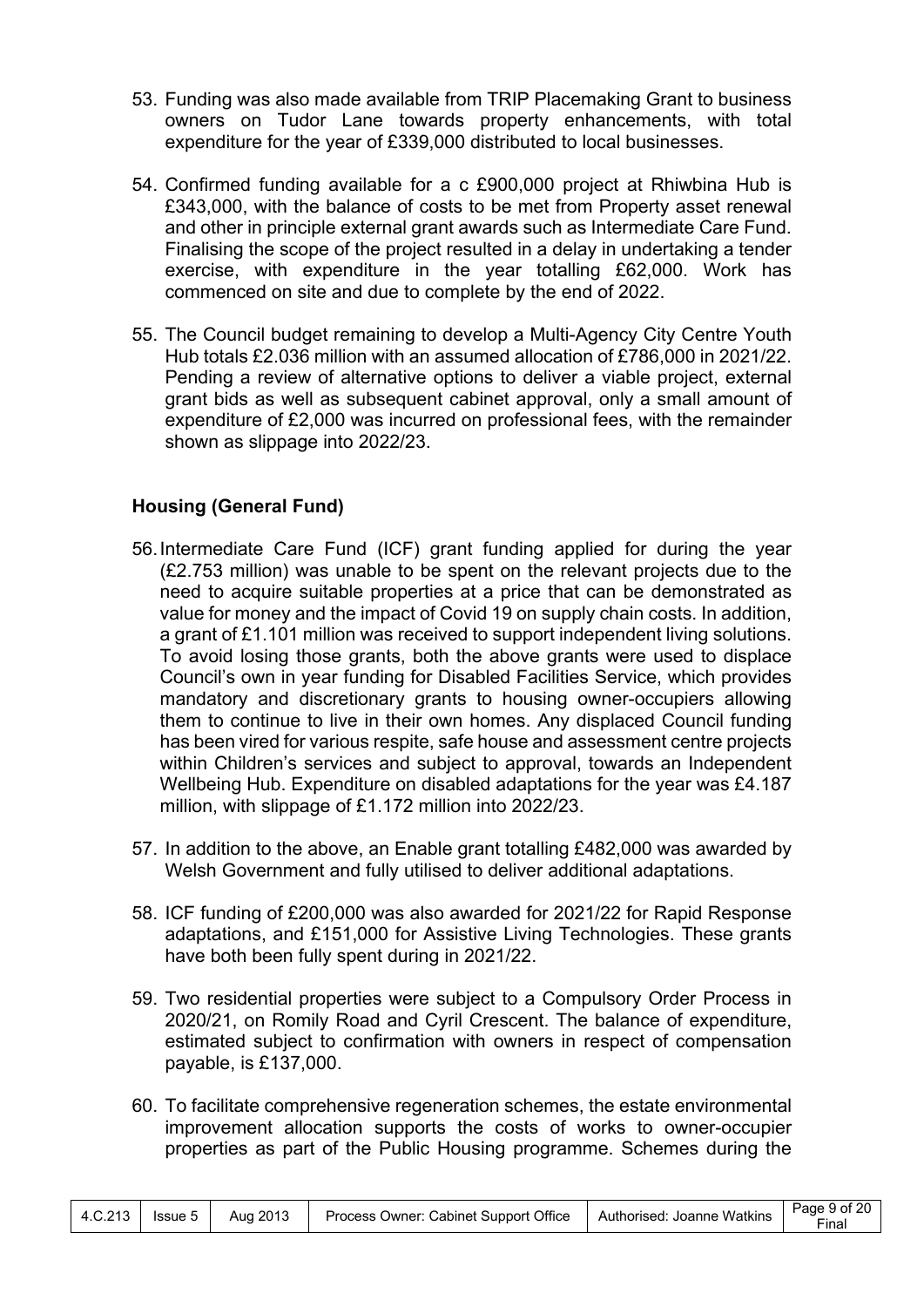year include Roundwood Estate, Arnold Avenue and Bronte Crescent, with total expenditure of £449,000.

# **Flying Start**

61. The budget for Flying Start Capital schemes for the year totals £874,000. This comprises of slippage of £130,000 in relation to allocations for furniture and ICT at five nursery sites across Cardiff, alongside an additional grant award of £744,000 for 2021/22, to fund ventilation upgrades, canopies, replacement boilers and refurbishment at three further sites in 2021/22. Slippage of £500,000 has been requested in relation to Moorland Primary early years unit.

# **Childcare Capital Grant**

62. Expenditure of £392,000 relates to grants provided to nurseries as part of additional funding awarded by Welsh Government.

# **Social Services**

### **Adult Services**

63. There is a total programme budget of £84,000 due to slippage of Intermediate Care Fund grant and Council funding from 2020/21 as well as additional grant approvals towards equipment. Budget of £36,000 is carried forward towards the design and development of a scheme for the Tremorfa Day Centre.

# **Children's Services**

- 64. Proposals being considered from the remaining John Kane Fund included an extension and refurbishment of the Crossland's home. With projected costs more than the budget available and the need to mitigate the impact of the works on service delivery, no further expenditure is incurred in year. In developing future proposals, the risk of abortive costs will need to be considered and managed as part of existing revenue budgets.
- 65. The Young Persons Gateway Accommodation scheme aims to convert properties to include an office / sleep in accommodation on site, to provide supported accommodation for young people (16-24 years) to help them live independently whilst still providing intensive 24-hour support. With the approach being to seek grant funding and working with registered social landlords £2,000 of expenditure has been incurred. The balance of budget is carried forward to allow flexibility to support further accommodation where needs arise.
- 66. As part of the Right Home, Right Support Children Looked After Commissioning Strategy (2019-2022), £1.5 million was also made available

|         |         |          |                                       |                            | Page 10 of |
|---------|---------|----------|---------------------------------------|----------------------------|------------|
| 4.C.213 | Issue 5 | Aug 2013 | Process Owner: Cabinet Support Office | Authorised: Joanne Watkins | 20         |
|         |         |          |                                       |                            | Final      |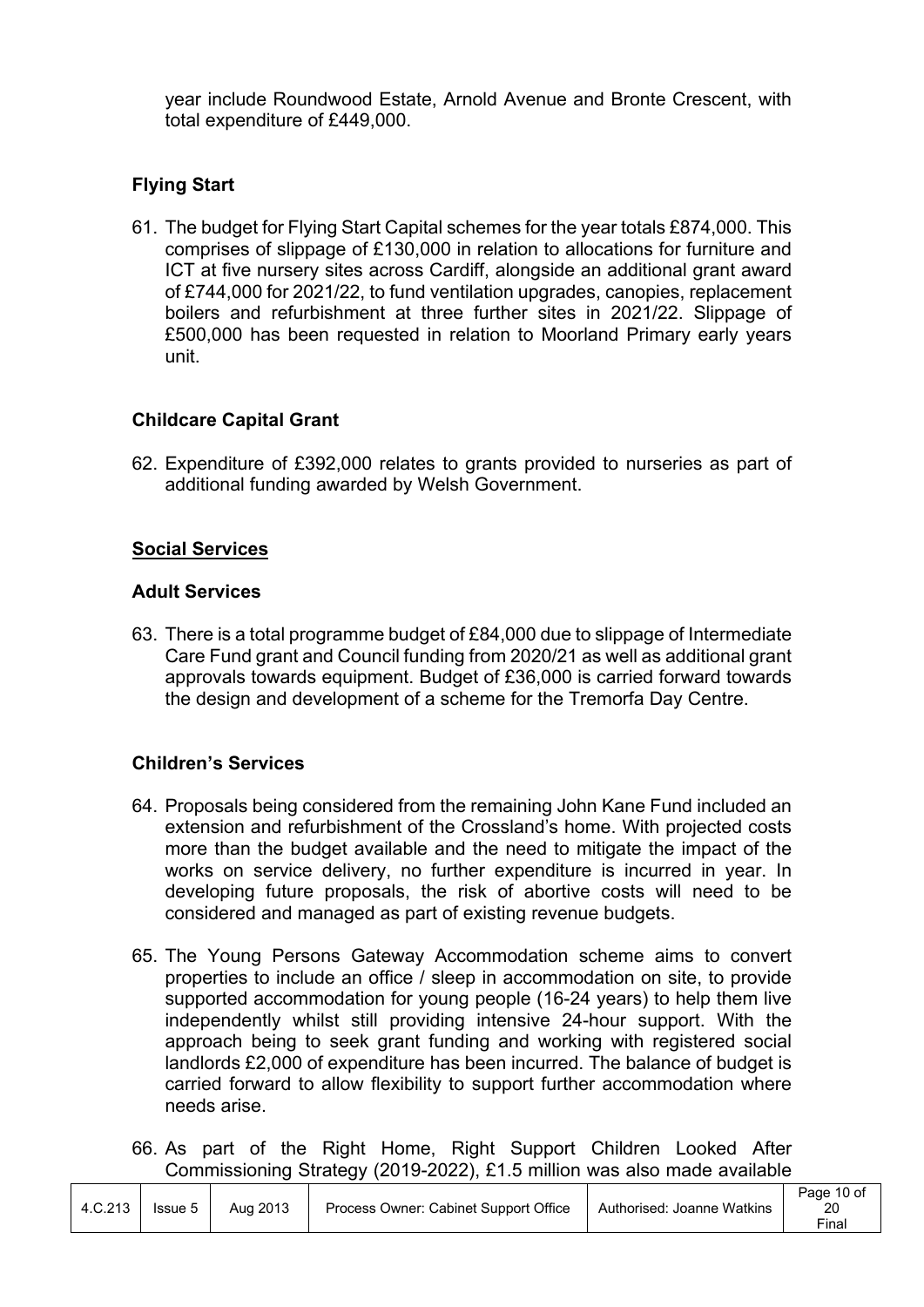in the programme over a two-year period to develop an emergency pop-up unit, assessment units, and additional residential places in the city. Whilst no expenditure was incurred, £500,000 was available during the year to secure additional properties, with any expenditure on both the above schemes to be repaid on an invest to save basis.

- 67. In parallel with the above the Council submitted numerous bids to the Welsh Government Intermediate Care Fund to support the development and acquisition of additional properties resulting in the Council's own allocations not being required in full at this stage. To utilise the £2.753 million of grant and allow the purposes to be met, Council funding for disabled adaptations was displaced and will be carried forward as slippage and towards acquisition of sites that are suitable and represent value for money:
	- Improvements to respite accommodations at Ty Storrie for Children and Young People with Learning Disabilities and behaviour challenges.
	- Two new young person's assessment centres which will be high quality, fully accessible, fit for purpose and able to accommodate a wide range of programmes, activities, and resources specifically to meet a wide range of health and well-being needs of young people to enable independent living in the future.
	- Two residential properties linked to the new young person's assessment centres to facilitate service delivery specifically tailored to young people (10-17 years) and able to accommodate up to 3 young people each.
	- A Ten bedroom young person's safe accommodation supported living unit, with a specific focus on supporting existing placements and helping young people to progress to live independent lives in permanent accommodation.

# **Planning, Transport & Environment**

68. Directorate Programme 2021/22 £52.663 million. Variance of £12.007 million identified.

# **Energy Projects & Sustainability**

Τ

- 69. In May 2019, the Council entered into an agreement to obtain grant funding of £6.628 million for Phase one of the Cardiff Heat Network project from the Department of Business, Energy and Industrial Strategy (BEIS) and this was awarded in March 2021. A further £8.600m interest free loan has also been agreed between the Council and Welsh Government and this will be passed on to Cardiff Heat Network (CHN) Limited, a special purpose vehicle created with the Council as sole shareholder. The total reimbursed to CHN for the year was £2.450 million.
- 70. A second phase of investment under the REFIT programme invested £1.349 million in energy conservation measures into the education estate including solar panels, sensors and lighting upgrades. Sites were selected following detailed assessment with the contractor including feedback from phase one

|         |         |          |                                       |                            | Page 11 of |
|---------|---------|----------|---------------------------------------|----------------------------|------------|
| 4.C.213 | Issue 5 | Aug 2013 | Process Owner: Cabinet Support Office | Authorised: Joanne Watkins | 20         |
|         |         |          |                                       |                            | Final      |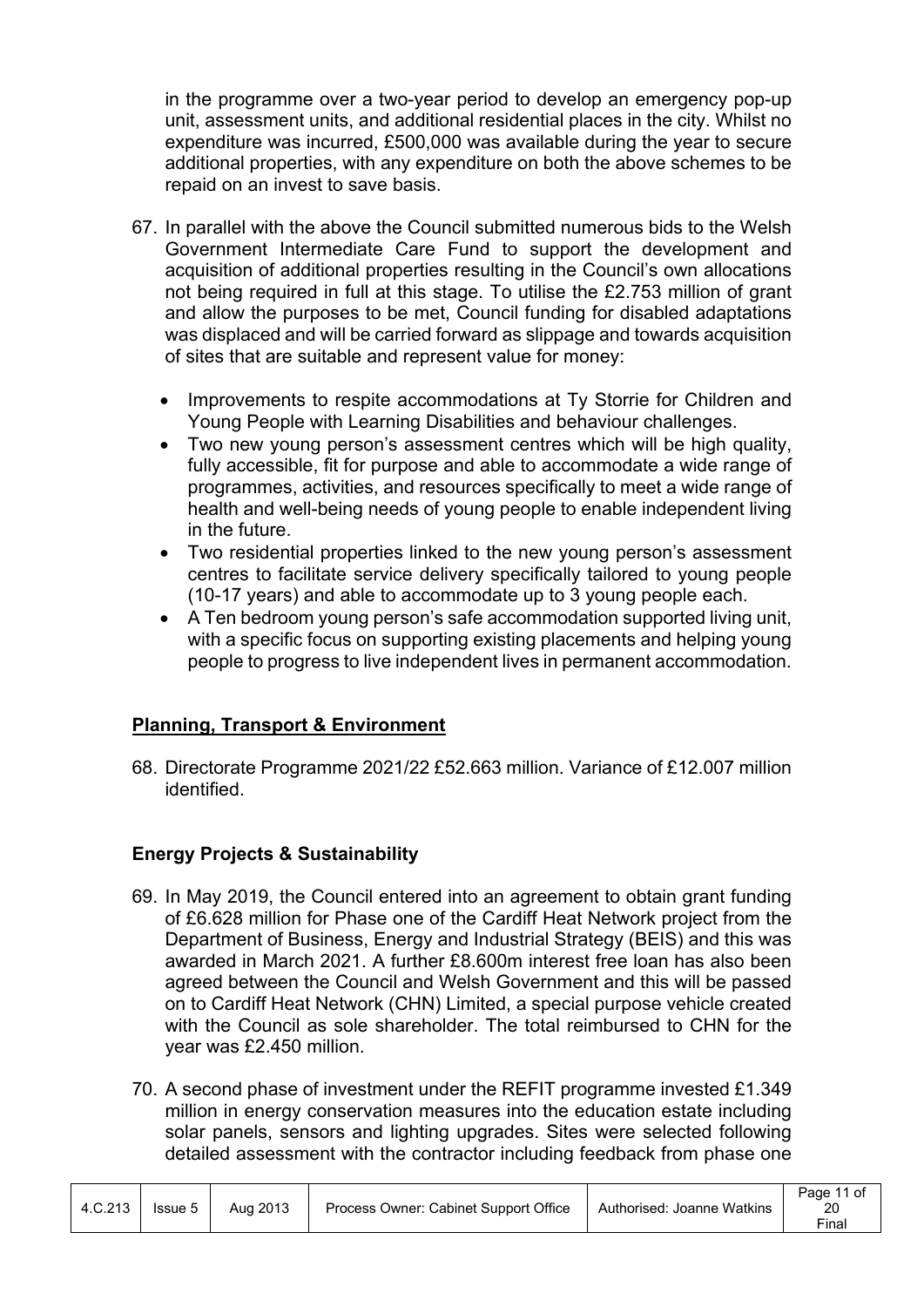and validation of the outcomes by SALIX. The investment will be paid back over an 8-year period from the savings generated from the measures.

- 71. There is an invest to save budget of £500,000 in place for the roll out of further Salix SEELS projects across the Council. With alternatives sources of funding available, there were no applications and so the budget line has been removed from the programme.
- 72. In May 2019, Cabinet approved the final business case to deliver a solar farm at Lamby Way. The Solar Farm is a long term invest to save project, undertaken on the basis of being self-financing over its operational life. Installation of the solar panels and the first electricity was generated following connection to the grid in December 2020. Due to conservation and timing issues, there had been a delay with the installation of the private wire, but this is now complete. After all costs including unforeseen costs arising from the pandemic, the current estimated cost of the scheme since inception are circa £9 million.
- 73. It should be noted that the costs of all projects identified above together with ongoing maintenance must be paid back from savings or future income generation.
- 74. The One Planet Cardiff Strategy is a strategic response to the climate emergency and includes a range of actions which together, form the basis of a delivery plan to achieve carbon neutrality across the city. As well as strategic projects mentioned above, the Council in 2020/21 allocated £3.9 million over 5 years towards capital investment and match funding for smaller schemes to support the strategy. The allocation for 2021/22 is £700,000, of which £270,000 was vired to the Central Transport Services budget to support the purchase of electric refuse collection vehicles. A grant of £100,000 was awarded and spent in year on a scheme piloting the use of reusable recycling sacks, as well as a grant of £70,000 awarded and spent in year on a scheme for enhanced food composting facilities in eight schools. The remaining £360,000 is to be slipped into 2022/23, with expenditure committed for approved projects.

# **Bereavement & Registration Services**

- 75. Works to create new burial space in the North of the city are now complete with the final contract sum in the process of being negotiated with the contractor. The cost of the scheme is £3.125 million in total, with expenditure on the project to be repaid from future income receivable as part of the bereavement reserve.
- 76. As part of the budget proposals in 2020/21, a segregated Capital asset renewal allocation for bereavement services was created to allow more of the bereavement reserve to be used to support the revenue costs of the service and Directorate. Due to slippage from the previous year, the total allocation for 2021/22 is £185,000, with expenditure of £90,000 to support site infrastructure improvements, new vehicles and plant.

|         |         |          |                                       |                            | Page 12 of |
|---------|---------|----------|---------------------------------------|----------------------------|------------|
| 4.C.213 | Issue 5 | Aug 2013 | Process Owner: Cabinet Support Office | Authorised: Joanne Watkins | 20         |
|         |         |          |                                       |                            | Final      |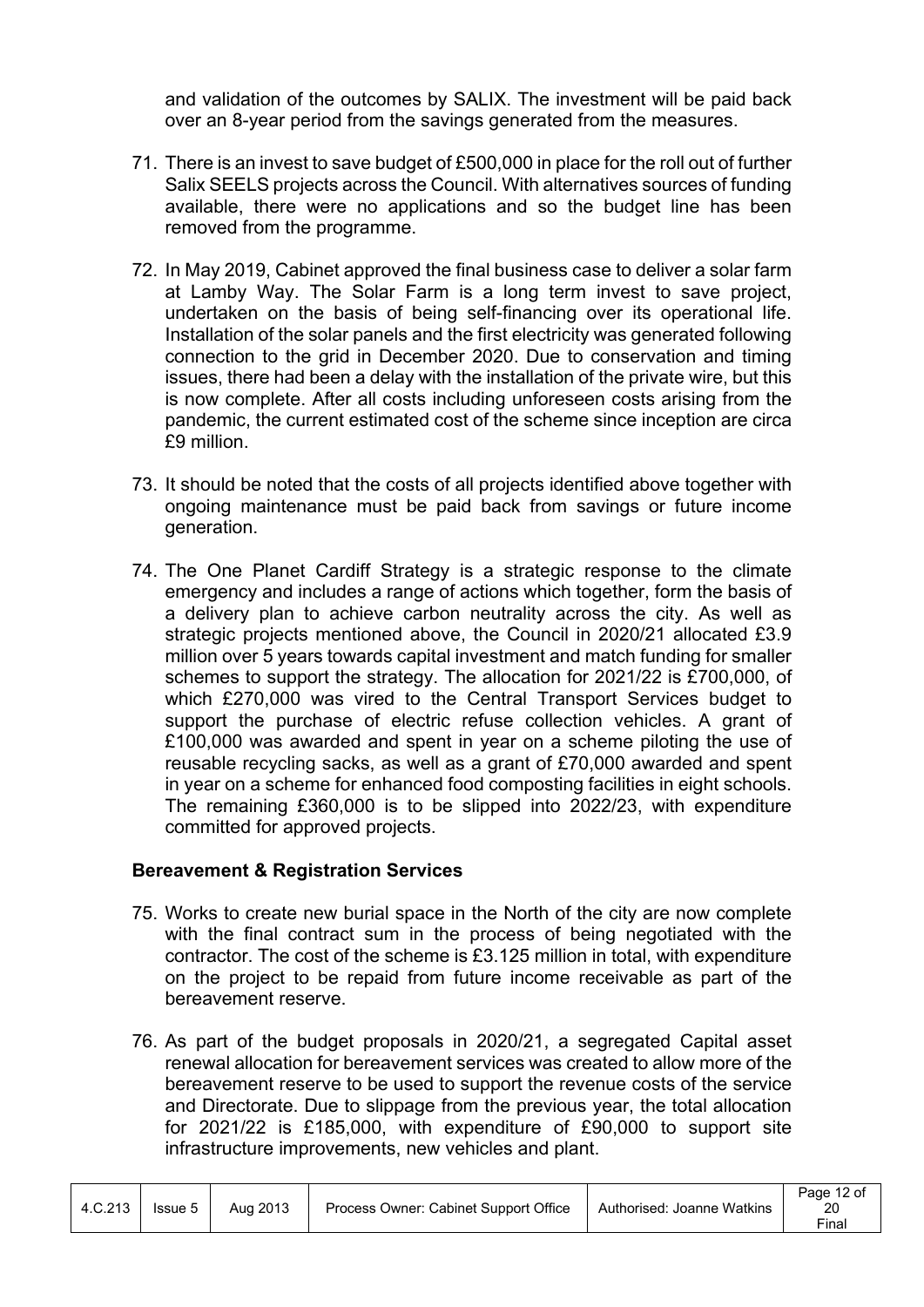# **Highway Maintenance**

- 77.Expenditure on the reconstruction of structurally deteriorated roads which are deemed to be a priority was £450,000, with planned schemes including Grand Avenue, Hadfield Road, Rover Way, Heol Llanishen Fach, Willowbrook Drive, Heol Penyfai and Nant Fawr Crescent.
- 78. Other budgets for carriageway and footpath work total £7.672 million including slippage from 2020/21 and a specific Welsh Government grant received in the year. Numerous treatments on high speed routes, slurry seal (micro asphalt) and smaller value footway reconstruction and improvement schemes were undertaken. Slippage of £2.674 million is to be carried forward to complete this year's programme, with £1.7 million for use towards the cost of city centre highway improvement schemes, arising from air quality projects.
- 79. The contract to replace the timber surface of the Millennium Walkway was completed in October 2021, with additional costs to upgrade lighting, cabling and decayed timber as part of unforeseen issues identified following the removal of the old walkway. These additional costs have been met by a virement from the highway structures and street lighting budgets, with a total cost of circa £2.7 million.
- 80. Of the remaining bridges and structures budget of £1.303 million, whilst design works and priorities are determined from condition assessments, detailed design and works are to be undertaken in future years, resulting in slippage of a £902,000. Expenditure in year was primarily to replace expansion joints at various locations around the city, upgrade viaduct doors and install CCTV.
- 81. The street lighting renewals budget was utilised for subway lighting, column replacement and for the design process for electrical works on Eastern Avenue. Implementation of the latter continues to be delayed as a result of complexities arising arising from a high speed route and need for additional surveys. This has resulted in slippage of £384,000 into 2022/23, with design expected to be completed in July 2022, with a tender process to be undertaken thereafter.
- 82. Cabinet approved in May 2019, an invest to save business case for all remaining residential columns to be converted to LED. Following a tender exercise, the total cost is estimated at £5.200 million with £2.227 million of expenditure incurred during this year. This is lower than planned due to a restricted supply of lanterns resulting from shortages of semi-conductor components.
- 83. As part of a coastal risk management scheme to implement improvements from Rover Way to Lamby Way, Welsh Government grant is being utilised to develop the full business case, identify the preferred option, detailed design and cost estimates to construct coastal defence improvements. Cabinet considered a progress report on the scheme in June 2021 including the reasons for cost estimate increases. Work is being undertaken with Welsh Government to review next steps, with any contract award needing to be the

|         |         |          |                                       |                            | Page 13 of |
|---------|---------|----------|---------------------------------------|----------------------------|------------|
| 4.C.213 | Issue 5 | Aug 2013 | Process Owner: Cabinet Support Office | Authorised: Joanne Watkins |            |
|         |         |          |                                       |                            | Final      |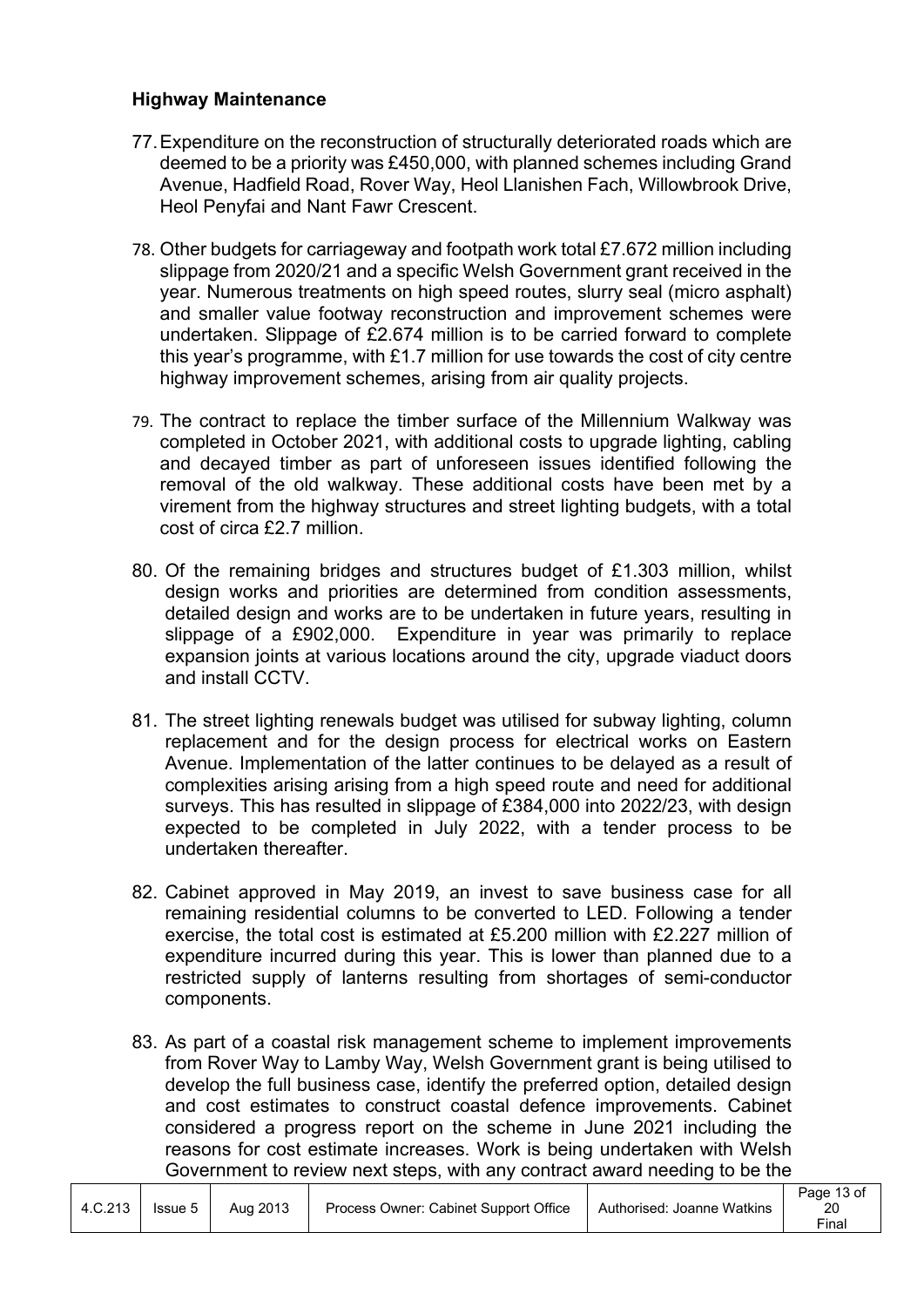subject of Welsh Government and cabinet approval including a clear understanding of risks, mitigations and funding being in place where this is different to existing assumption in the budget framework.

84. A sum of £250,000 Council match funding has been allocated towards the implementation of flood prevention measures together with Welsh Government grant funding of £506,000. This is for small scale schemes and post storm repairs. With only £12,000 match funding likely to be required this year, slippage of £238,000 is carried forward into 2022/23.

# **Traffic & Transportation**

- 85. The asset renewal telematics budget of £646,000 is intended to be used for replacement of obsolete analogue CCTV cameras at various locations with High Definition digital cameras, replacement of the electronic signage/control system for the North Road tidal flow lane control system and Bute Tunnel entrance electronic signage. Testing and supply chain issues have caused delay in implementation of projects, resulting in slippage of £501,000.
- 86. The total budget for cycling development in 2021/22, including slippage from the prior year, is £3.583 million, and is to be used to match fund Welsh Government grant funded schemes for cycleways. Slippage of £1.941 million is carried forward primarily because of the award of additional Local Sustainable Transport Covid Response funding for pop-up cycling improvements.
- 87. The Council Road Safety Schemes budget of £365,000 together with a sum of £877,000 Council match funding is used to help secure a range of grants where match funding is required. In most cases eligible grant is used first to avoid it being having to be returned.
- 88. The Welsh Government revised allocation to Cardiff for the Local Transport Fund is £2.978 million. The fund supports development of integrated, effective, accessible, affordable and sustainable transport systems undertaken include improving sustainable transport and active travel measures in the City Centre, specifically Castle Street, city centre works mitigation, bus priority measures on the Western Corridor and active travel improvement schemes.
- 89. The Welsh Government Road Safety Casualty Reduction grant of £120,000 was used to support projects that reduce road casualties including traffic calming and pedestrian improvements on Penarth Road, Clive Street Junction and Thornhill Road.
- 90. The Welsh Government revised allocation to Cardiff for Safe Routes in Communities Grant of £1.344 million was used for measures to improve accessibility and safety and encourage walking and cycling in communities. Improving routes to and from schools within the Canton and Trowbridge area was a focus during the year as part of a wider programme working with

|         |         |          |                                       |                            | Page 14 of |
|---------|---------|----------|---------------------------------------|----------------------------|------------|
| 4.C.213 | Issue 5 | Aug 2013 | Process Owner: Cabinet Support Office | Authorised: Joanne Watkins | 20         |
|         |         |          |                                       |                            | Final      |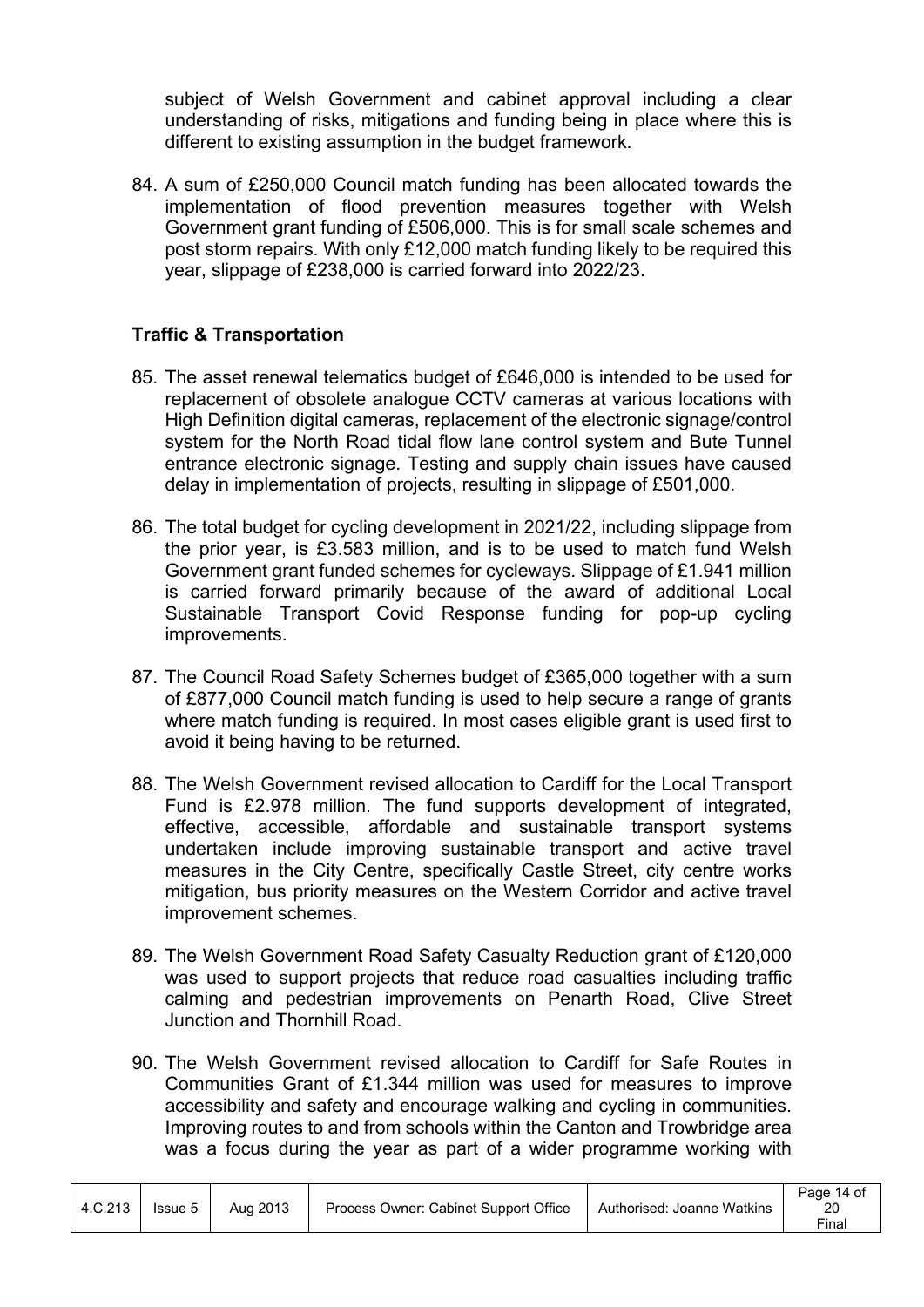schools to increase the use of active modes for school journeys, through targeted interventions and behaviour change support.

- 91. Welsh Government Active Travel grant utilised in the year is £6.438 million and was used to increase levels of active travel, improve health and wellbeing, improve air quality, reduce carbon emissions and connect communities. Funding was used to support Cardiff Cycle Superhighway implementation including Cathays Terrace, active travel to schools, cycling equipment, improvements to the Integrated Cycle Network and a significant number of junction and pedestrian crossing improvement schemes throughout the city. Whilst some schemes were delayed because of consultation feedback and supply chain issues, these will be the subject of continuing grant bids in 2022/23.
- 92. A Local Sustainable Transport Covid Response Grant of £1.030 million was received from Welsh Government towards pop-up, low-cost solutions to reallocate road space in favour of sustainable forms of transport. This allowed the Council's own funding to be carried forward.
- 93. A new Welsh Government grant allocation to Cardiff to support Burns Commission recommendation for active travel, £225,000, supported support the provision of a secure indoor cycle hub in Cardiff city centre and the purchase of vehicle fleet specifically for cycle maintenance.
- 94. To comply with the requirement of the Environment Act 1995 Air Quality Direction 2019, Welsh Government provided a grant for a range of agreed measures. Expenditure during 2021/22 included bus retrofit (£562,000); taxi vehicle emissions incentives (£233,000); and as part of the city centre transport projects, works on improvements at Central Square (£5.280 million)
- 95. Works at City Centre Eastside includes phase one of the canal and permanent bus priority measures on Station Terrace and Churchill Way, a permanent cycleway a revised car park routing system Following a tender exercise the initial phase, costing circa £6.5 million, has started on site, with works expected to be complete by the end of 2022/23. The project is funded by a combination of Cardiff Capital Region City Deal Metro Plus grant, Air Quality grant, Council match funding and a sum of £3 million Council funding included in the overall programme towards the canal. Expenditure during the year was £1.209 million.
- 96. To mitigate against the impact of the City Centre works in neighbouring areas, the Council has allocated a sum of £4 million, with £1.5 million assumed in 2021/22. Planned schemes, subject to design and consultation processes, include several sites in Grangetown and towards completion of transport and green infrastructure improvements at Tudor Road in 2022/23. The full in year budget is carried forward shown as slippage, with any project development costs in year met from Local Transport Fund grant.
- 97. A Welsh Government grant of £168,000 was awarded from the Ultra-Low Emissions Vehicle Transformation Fund to install electric vehicle charging infrastructure in Council's car parks. The installations and costs were

|         |         |          |                                       |                            | Page 15 of |
|---------|---------|----------|---------------------------------------|----------------------------|------------|
| 4.C.213 | Issue 5 | Aug 2013 | Process Owner: Cabinet Support Office | Authorised: Joanne Watkins | 20         |
|         |         |          |                                       |                            | Final      |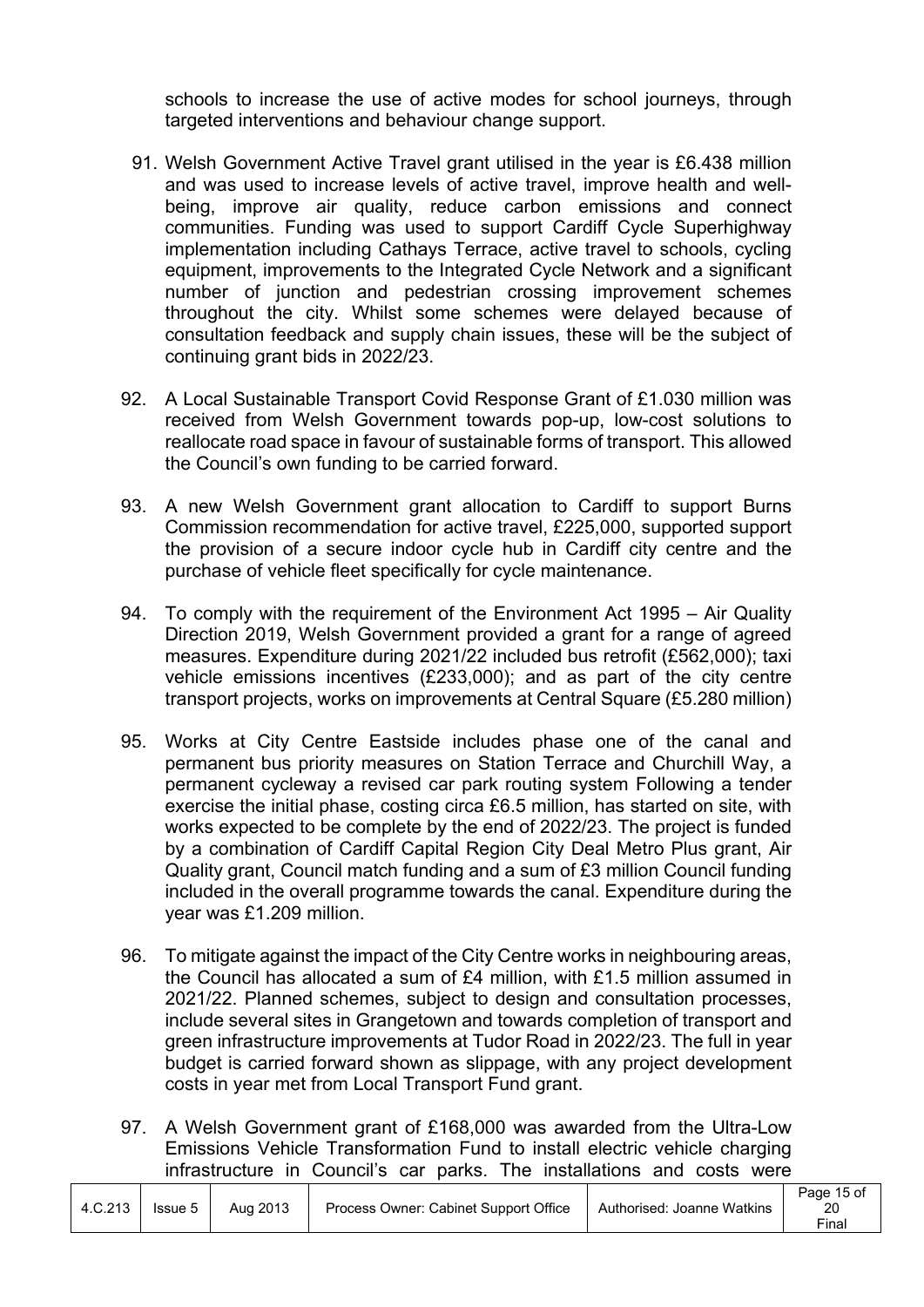subsequently met by Cardiff Capital Region City Deal, however £50,000 of the grant was used to fund a trial of electric vehicle charge points on streetlights.

- 98. The Council Bus Corridor enhancements budget of £289,000 is to be used to complete the A470 Phase 1 and will also be utilised for match funding towards Welsh Government Local Transport improvement schemes (A4119 Corridor Phase 2D and A470 Caedelyn Road to Tyn -y Parc Road Phase 2). A delay to the A4119 scheme and grant funding for the A470 has resulted in slippage of £139,000.
- 99. Slippage of £225,000 is carried forward towards the development of the transport interchange on the site of the former recycling site at Waungron Road. Design works in respect to a retaining will inform costs as part of a tender process in parallel with new council homes, office and commercial spaces as well as a new access road designed to integrate the proposed transport hub with the residential development.

# **Resources**

100. Directorate Programme 2021/22 £33.158 million. Variance of £18.747 million identified.

# **Technology**

- 101. The Modernising ICT budget aims to support digitisation of business processes. The total programme budget for the year is £636,000 and includes a virement of £209,000 from the budget allocated for Cycling Development within Transportation, for the upgrade of the Building Control IDOX software system. Expenditure in the year of £429,000 included phase two of the Corporate Landlord Scheme (£62,000), project costs of the digitalisation team (£81,000), SAP Information Lifecycle Management including GDPR and archiving (£66,000) and Digital telephony (£88,000).
- 102. Slippage of £541,000 is carried forward in respect to the ICT Refresh budget of £968,000 primarily because of linkage to the Alarm Receiving Centre and associated office accommodation projects and also the need to review alternative options because of supply chain and equipment prices to ensure value for money. This budget covers a range of projects to support resilience, capacity and capability including direct access and Wi-Fi replacement and server replacement.

# **Central Transport Services**

103. Expenditure in year on the vehicle replacement programme was £6.440 million, including purchase of electric vehicles and associated charging infrastructure at various Council sites. Funding is from a mixture of Welsh Government grants, and Council borrowing instead of leasing, which will be

|         |         |          |                                       |                            | Page 16 of |
|---------|---------|----------|---------------------------------------|----------------------------|------------|
| 4.C.213 | Issue 5 | Aug 2013 | Process Owner: Cabinet Support Office | Authorised: Joanne Watkins |            |
|         |         |          |                                       |                            | Final      |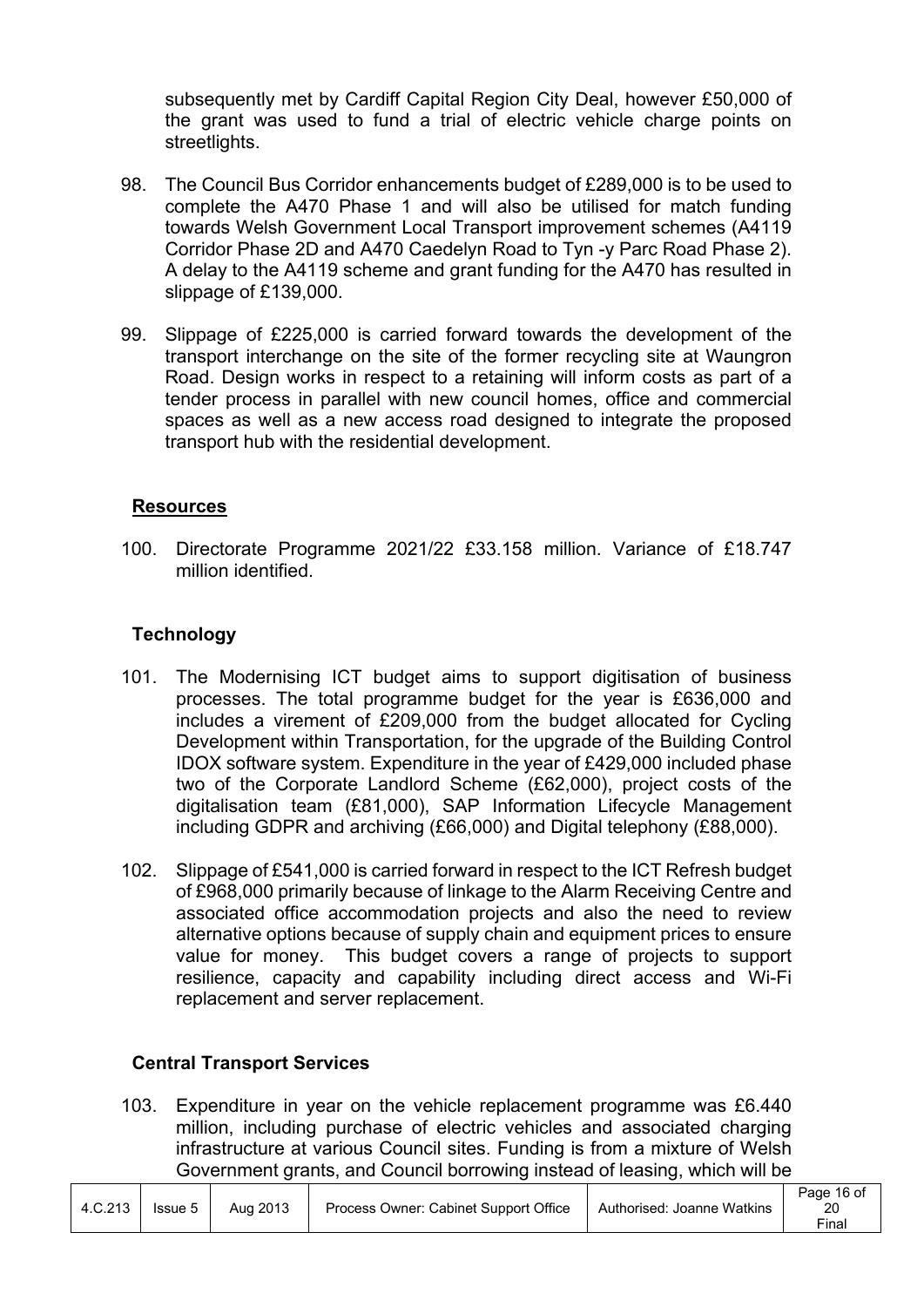paid back from existing revenue budgets. A net amount of £2.304 million from the 2022/23 budget relating to this programme was brought forward into 2021/22.

# **Corporate**

- 104. A sum of £27,000 from the £200,000 contingency budget, was vired to Parks and Green Spaces for the acquisition of Hawthorn Woodland. The remaining £174,000 was not required during the year. No drawdown from the small invest to save fund of £500,000 was required either, reducing the overall programme for the year.
- 105. Cardiff Capital Region City Deal (CCRCD) has made no drawdown request in year as part of the Council's agreed £28.4 million Wider Investment Fund contribution to the region. The timing and value of any drawdown is subject to proposed projects being considered and approved by the CCRCD joint committee, but also the different funding streams available to CCRCD to manage expenditure obligations. Slippage of £6.492 million is to be reprofiled into future years.
- 106. The Core Office Strategy had an overall allocation of £9.750 million included in the programme over a three-year period with £5.679 million of this allocated for 2021/22. This was towards smarter working, digital infrastructure and building adaptations to allow consolidation into alternative council buildings. Drawdown of this allocation is subject to any expenditure being repaid on an invest to save basis. Actual expenditure for the year was £277,000, predominantly spent on design for adaptations and fit out of Oak House following its acquisition and the purchase of specialist equipment for the Alarm Receiving Centre (ARC). A contract for works is expected to be let in May 2022 with completion expected in March 2023.
- 107. A total of £260,000 allocated in 2020/21 was carried forward to this year towards a webcasting and conferencing system. A contract for the acquisition of equipment and cabling at City Hall and County Hall is in place, and to be completed in May 2022, with £160,000 to be carried forward into 2022/23.
- 108. The Construction Industry Training Board Onsite Construction Academy is hosted on the Wates Residential Aspen Grove development at the old Eastern High site in Rumney. Expenditure of £107,000 relates to purposedesigned demountables hosting a large classroom area, kitchen and toilet facilities, a reception point and office space, which is now active following easing of Covid-19 restrictions.

109. The second tranche of viability support (£6.6 million) provided to Cardiff Bus was referred to in the report to Council in October 2020 headed "Securing the Future Sustainability and Viability of Cardiff City Transport Services Limited". Following completion of equity subscription agreements, additional equity was injected into the company in September 2021. Along with the energy retrofit of buildings project, Council funding allocated to this project

|         |         |          |                                       |                            | Page 17 of |
|---------|---------|----------|---------------------------------------|----------------------------|------------|
| 4.C.213 | Issue 5 | Aug 2013 | Process Owner: Cabinet Support Office | Authorised: Joanne Watkins |            |
|         |         |          |                                       |                            | $r$ inal   |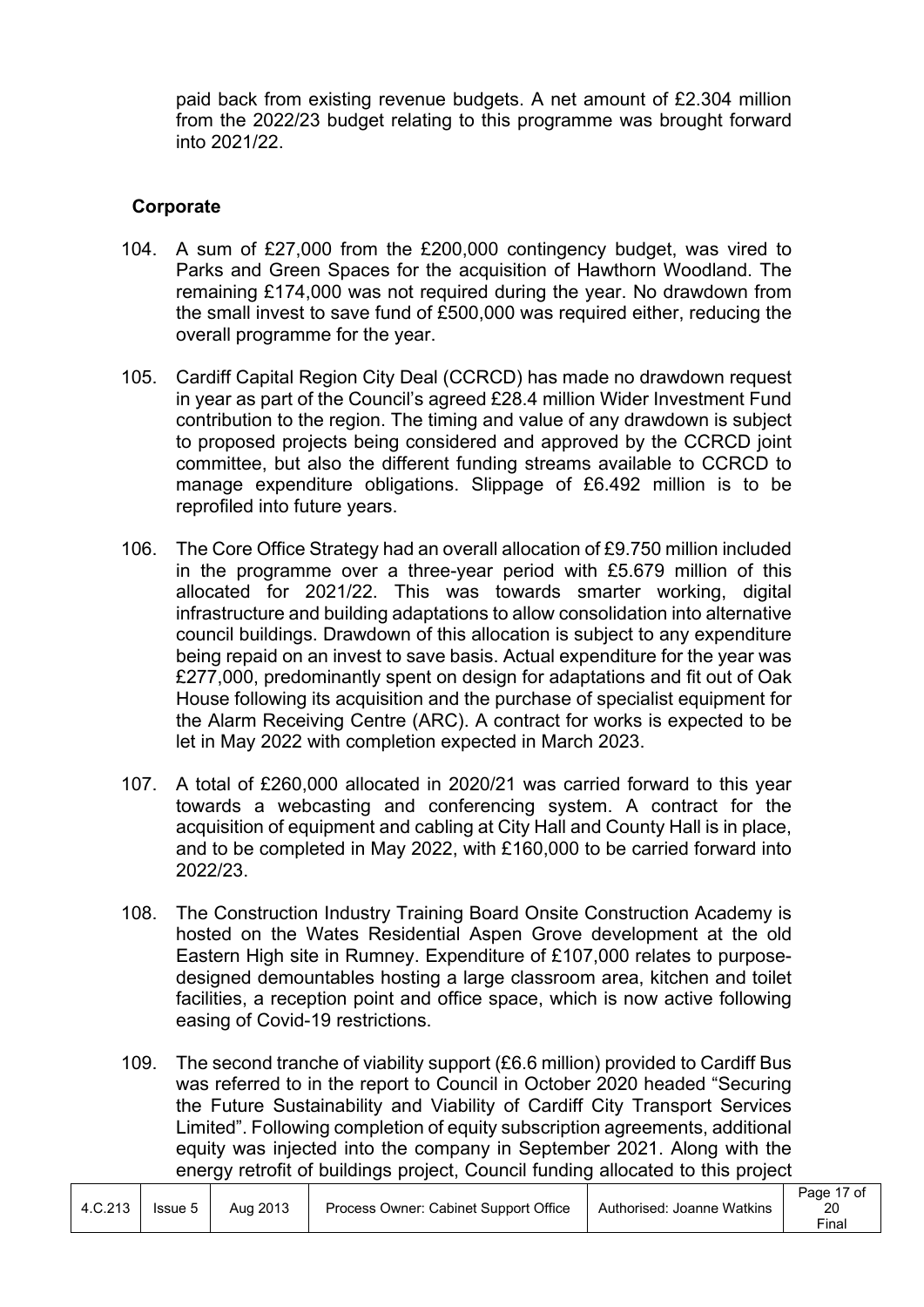has been displaced, allowing a Welsh Government Grant to be received, with the resulting funds to be used to develop a grant scheme for bus operators to expand electric bus fleet use in the city. The detailed terms of the Council vehicle grant scheme are to be developed in 2022/23.

# **Public Housing (Housing Revenue Account)**

- 110. The Programme for HRA was £100.980 million, a variance of £39.584 million, mostly attributable to delays in construction projects as well as the receipt of £14.240 million of grant late in the year which displaced the Council's own resources at the end of the year.
- 111. A total of £5.623 million was spent on estate regeneration, tackling issues of community safety, defensible space, waste storage and courtyard improvements to blocks of flats. Expenditure includes projects at the Roundwood Estate, Arnold Avenue/Bronte Crescent, Pennsylvania Avenue and Trowbridge Green in addition to refurbishment of a property at Column Road.
- 112. Expenditure on building improvements as well as new Homlessness provision totalled £23.004 million for the year, including the acquisition of the former YHA hostel in Butetown for £6.400 million and progression of the Adams Court project at Newport Road at a cost of £3.190 million for the year. In March 2022, a Welsh Government Building Safety Grant of £12.920 million was bid for and received, and this displaced Council funding already having taken place linked to safety measures. Displaced Council funding will be available in 2022/23 and future years to be spent on further building safety measures, particularly focusing on fire safety of tall buildings.
- 113. Grant funding of £1.320 million received in year from the Integrated Care Fund (ICF) towards the new build young persons supported living unit has been utilised to displace council funded expenditure on the Disabled Facilities Service. Displaced funding is to be used towards the young persons accommodation as part of the new build programme. Total expenditure on adaptations for the year was £2.502 million, with slippage of £848,000 into 2022/23.
- 114. Expenditure on the development of new housing over several sites during the year was £30.267 million in total, and lower than initially profiled. In respect of Cardiff Living, only one scheme remains in progress for Phase one, the PassivHaus scheme at Highfields which is expected to complete in the autumn of 2022, with phase two and three schemes in progress. The early-stage master-planning is well underway on the proposed older person/wellbeing village on the former Michaelston College site which will deliver in the region of 250 new homes and a wide range of public buildings providing a range of facilities for the local community with a focus on older people and health and well-being. Work is well underway for the low-carbon scheme on the Former Rumney High school site and on the former Howardian school site in Penylan, with all private houses released for sale on Howardian phase 1 having sold off-plan.

|         |         |          |                                       |                            | Page 18 of        |
|---------|---------|----------|---------------------------------------|----------------------------|-------------------|
| 4.C.213 | Issue 5 | Aug 2013 | Process Owner: Cabinet Support Office | Authorised: Joanne Watkins | 20                |
|         |         |          |                                       |                            | <sup>≂</sup> inal |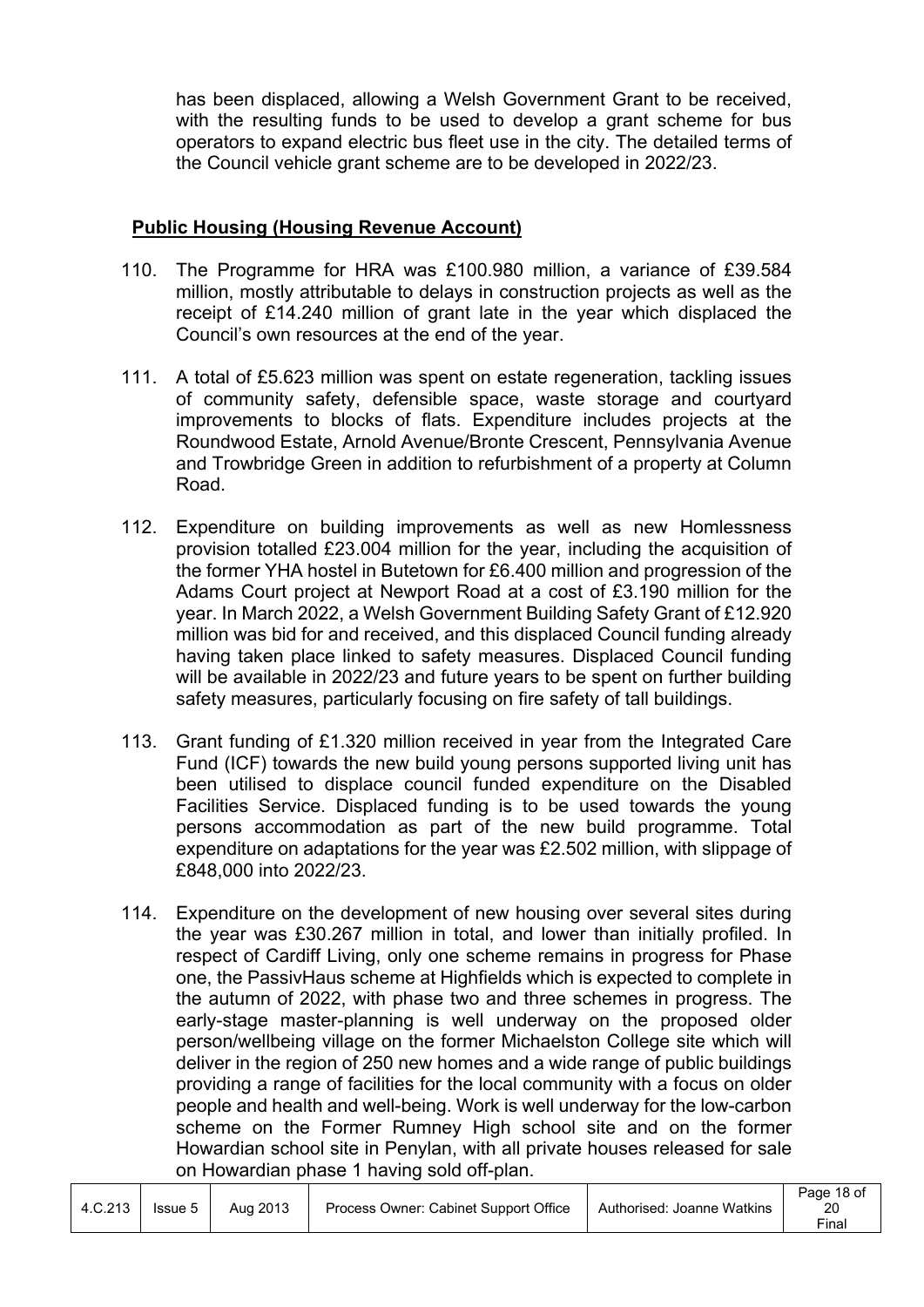- 115. Progress on other development projects outside of Cardiff Living include the conclusion of the tender exercise and award of JCT contracts for the St. Mellon's and Maelfa older person community living buildings as well as development of homes on the former Local Training Enterprise Centre building in St. Mellons. Planning permission has been granted for the Channel View masterplan, Riverside/Canton Community Centre and the proposed development of Waungron Road, Llandaff. Work on site commenced in August for the development of 28 one and two bed flats on the former Paddle Steamer pub site in Butetown and the scheme to deliver 16 new council homes at Caldicot Road in Caerau was completed and handed over in September 2021.
- 116. Overall, a national shortage of materials and labour supply is a source of concern for the development industry. As a result, and due to the receipt of new grants late in the financial year, total slippage of £39.584 million is recorded and to be reprofiled as part of the 2022/23 programme.

# **Section 106 schemes and Other Contributions**

During the year, contributions are received in accordance with planning obligations or other agreements and then spent on capital or other schemes in line with those agreements.

Projects paid for using contributions in 2021/22 include:

- Parks and Green Spaces Adamsdown open space, Caerau Hillfort project, Maindy park, Blackweir woodland footpath, Llandaff Fields, Leckwith allotments Parc Tredelerch and Public Space Protection Order signage at various parks around the city.
- Traffic and Transportation Public transport improvements, junction improvements, bus stops and bus borders; installation of CCTV and real time information, telematics and transportation schemes including the provision of bus routes in the city and strategic transport initiatives.
- Strategic Planning & Regulatory Air quality monitoring.
- Neighborhood Regeneration Provision of a library service within the Cardiff Royal Infirmary, improvement of community facilities at Penylan Library and Community Centre and Lisvane Old School Rooms.
- Economic Development Support for small to medium enterprises.
- Education and Lifelong Learning Asset renewal schemes relating to schools in the Canton ward and Cathays High School
- Public Housing Development of new Council housing.

The table below shows the contributions held at 31 March 2022 based on the area of expenditure. These are proposed to be spent in future years, with the profile of expenditure to be updated alongside the next monitoring report for 2022/23. Any profiling of use will need to be realistic having regard to capacity and skills to deliver projects as well as other interdependencies.